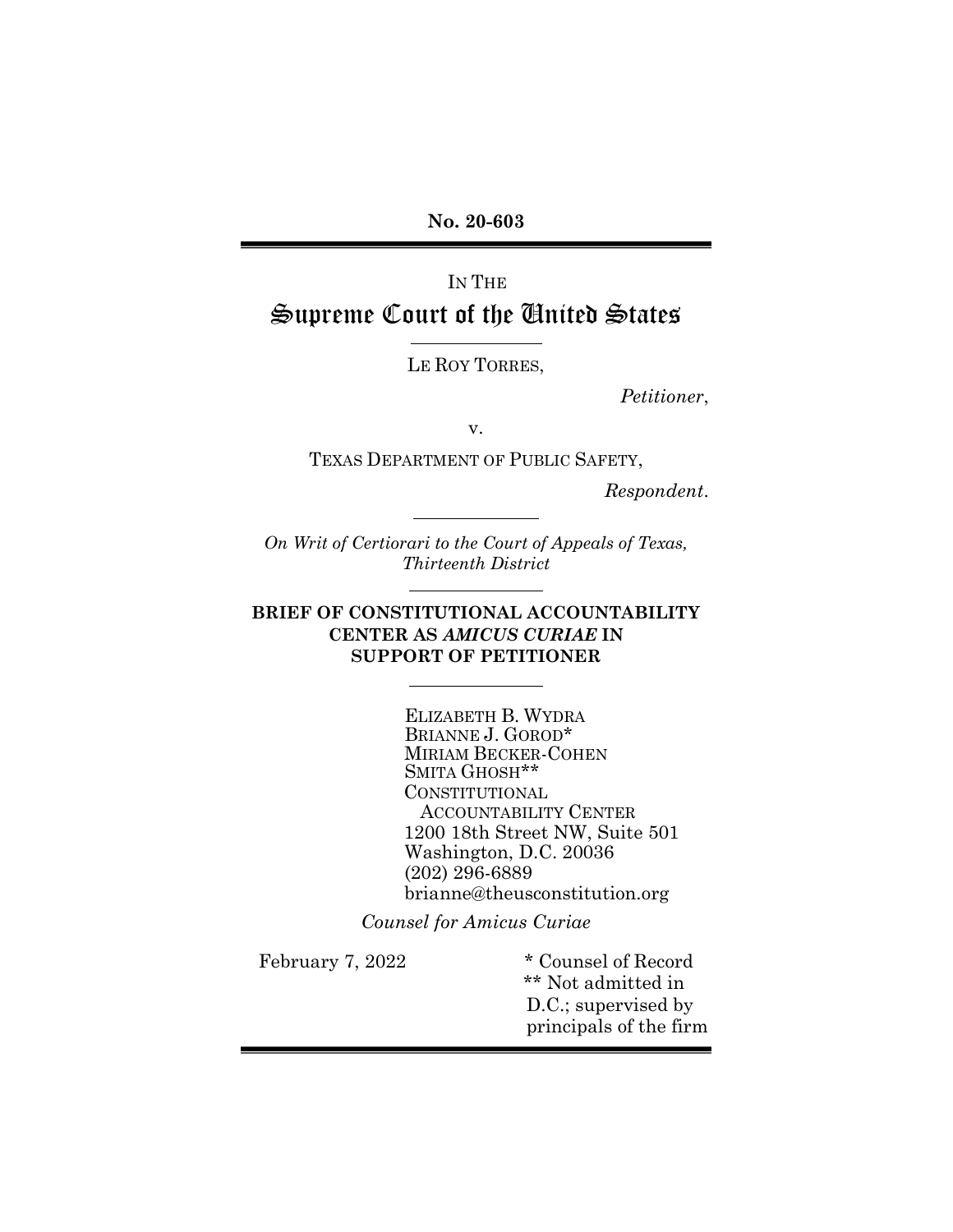### TABLE OF CONTENTS

| ٠<br>ĸ |
|--------|
|--------|

|    |                                                                                                                                                   | 11 |
|----|---------------------------------------------------------------------------------------------------------------------------------------------------|----|
|    | INTEREST OF AMICUS CURIAE                                                                                                                         | 1  |
|    | INTRODUCTION AND SUMMARY                                                                                                                          | 1  |
|    |                                                                                                                                                   | 5  |
| L. | In the "Plan of the Convention,"<br><b>States Consented to Suits Brought</b><br>Under Laws Passed Pursuant to                                     | 5  |
| H. | The States' Consent to Suits Under<br>the War Powers is Further Supported<br>by Strong Historical Evidence that<br>They Consented to Treaty-Based |    |
|    |                                                                                                                                                   | 12 |
| Ш  | Post-Ratification Evidence Supports<br>the Conclusion that States<br>Surrendered Their Immunity from<br>Suits Under the War Powers                | 19 |
|    |                                                                                                                                                   | 23 |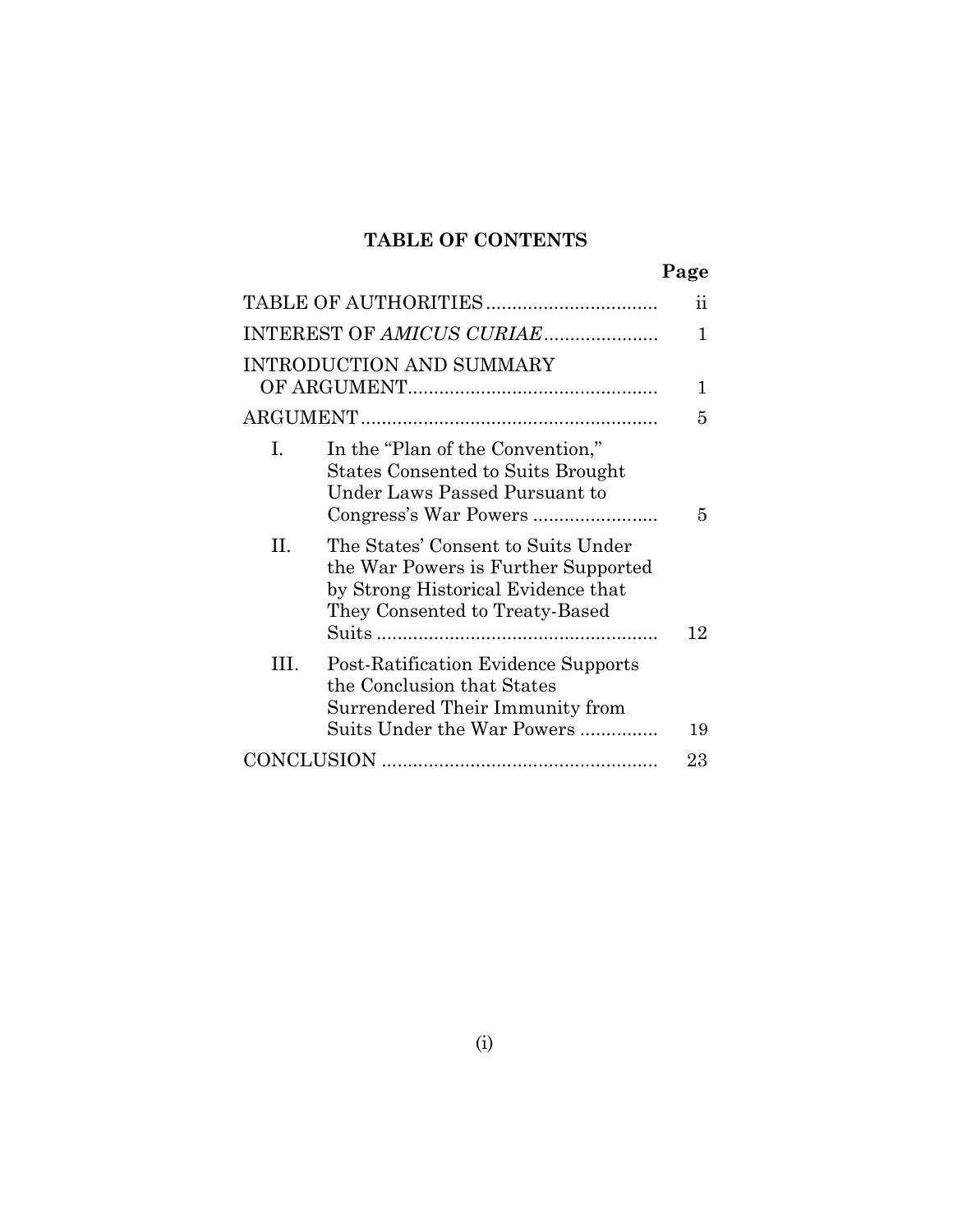### TABLE OF AUTHORITIES

## Page(s)

### **Cases**

| Alden v. Maine,                                                                      |
|--------------------------------------------------------------------------------------|
| Blatchford v. Native Village of Noatak &<br>Circle Village, 501 U.S. 775 (1991)<br>6 |
| Central Virginia Community College v.                                                |
| Chisholm v. Georgia,<br>19                                                           |
| Franchise Tax Bd. of California v. Hyatt,<br>10                                      |
| Hans v. Louisiana,<br>5                                                              |
| JPMorgan Chase Bank v. Traffic Stream<br>(BVI) Infrastructure Ltd.,                  |
| New Hampshire v. Louisiana,<br>15                                                    |
| PennEast Pipeline Co. v. New Jersey,                                                 |
| Principality of Monaco v. Mississippi,<br>5                                          |
| Rhode Island v. Massachusetts,<br>7                                                  |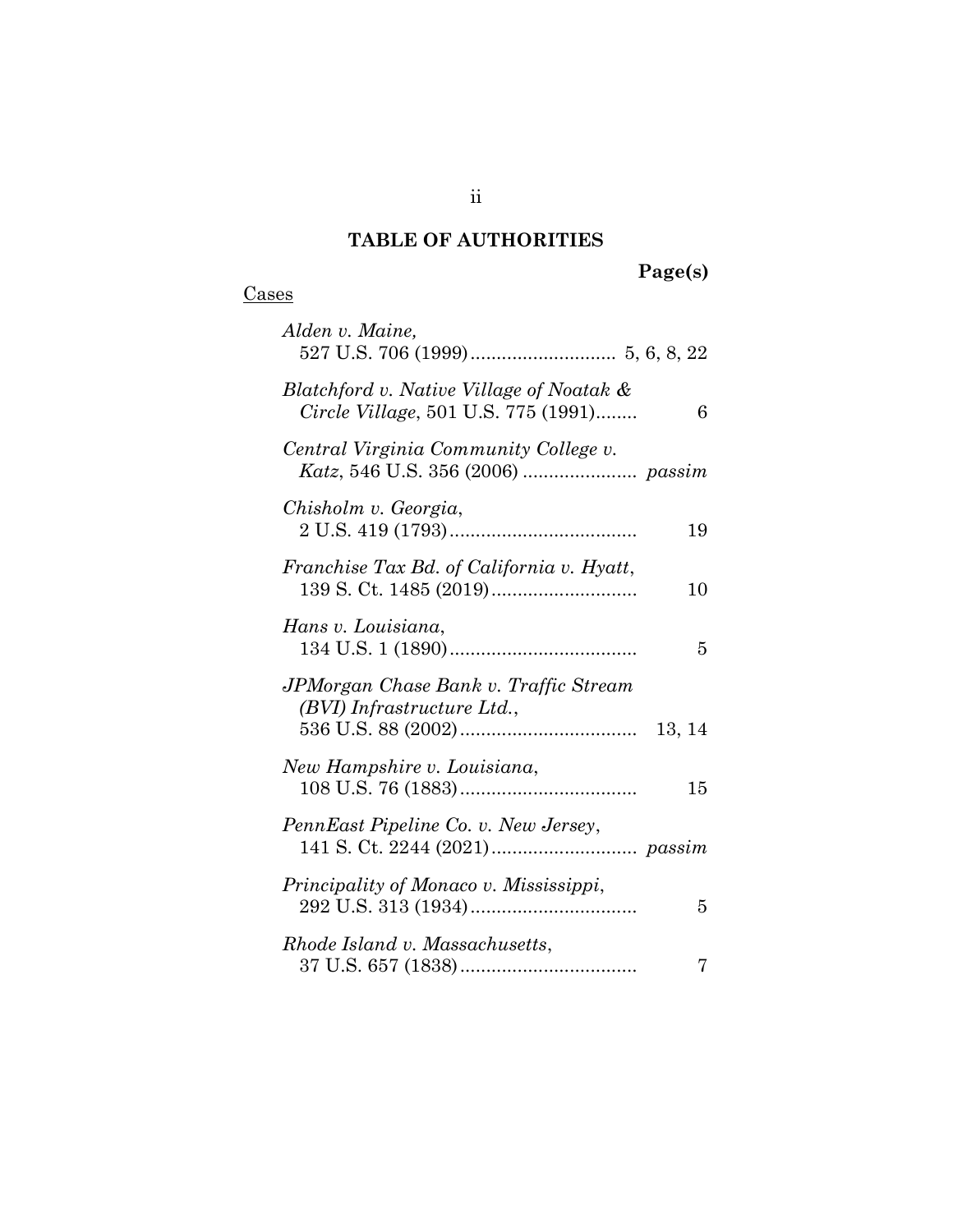## Page(s)

| Selective Draft Law Cases, | 10   |
|----------------------------|------|
| Seminole Tribe v. Florida, | 5, 8 |
| United States v. Texas,    |      |
| Ware v. Hylton,            |      |

## 3 U.S. 199 (1796) ................................... 4, 15, 18

## Constitutional Provisions and Statutes

| Act of August 29, 1842, | 20   |
|-------------------------|------|
| Judiciary Act of 1789,  | 19   |
|                         | 14   |
|                         | 2, 9 |
|                         | 2, 9 |
|                         | 9    |
|                         | 9    |
|                         | 3    |
|                         |      |
|                         | 15   |
|                         |      |

#### iii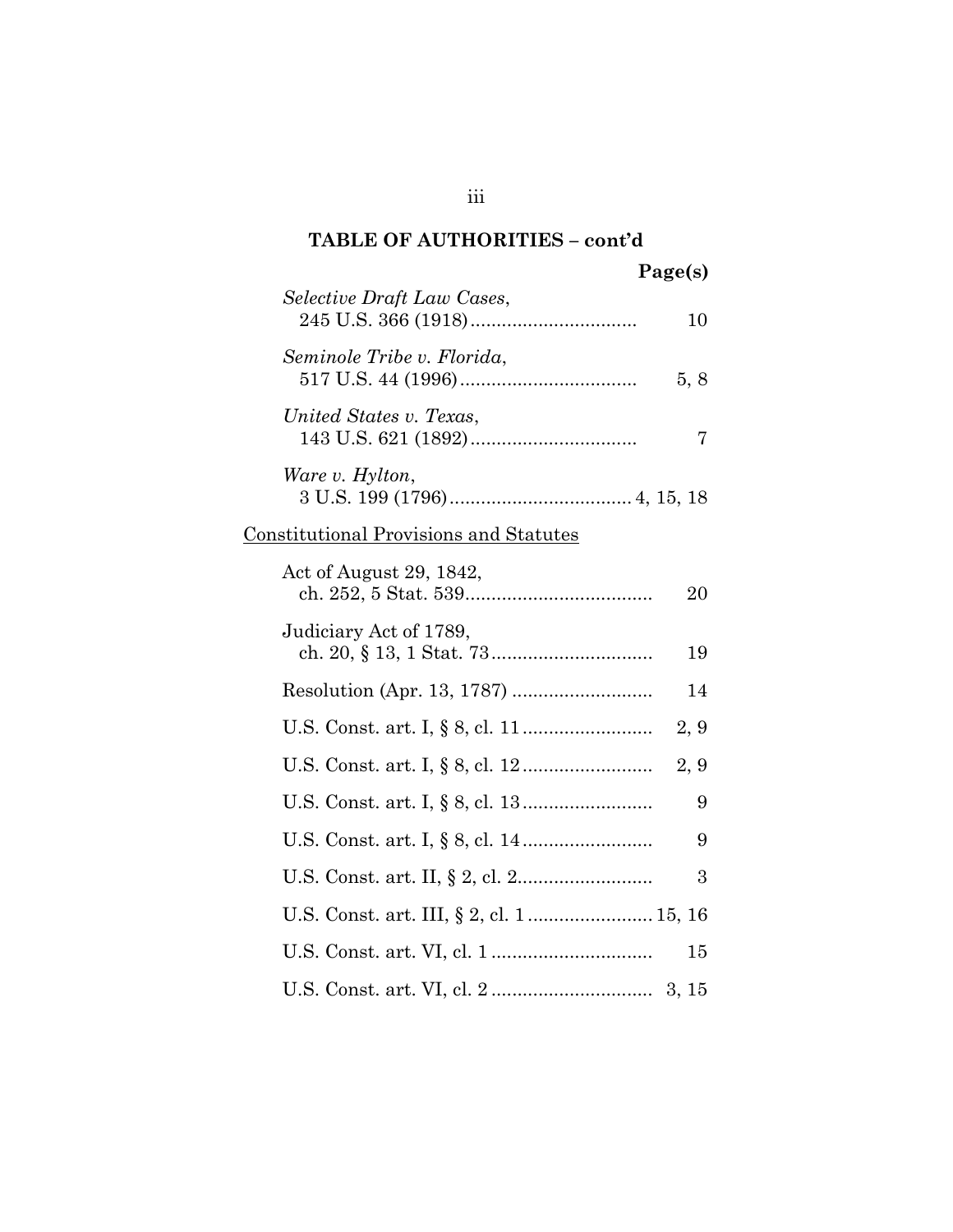## Page(s)

## Books, Articles, and Other Authorities

| Akhil Reed Amar, Of Sovereignty and Fed-<br><i>eralism</i> , 96 Yale L.J. 1425 (1987)<br>11                                                   |
|-----------------------------------------------------------------------------------------------------------------------------------------------|
| Evan H. Caminker, State Immunity Waiv-<br>ers for Suits by the United States, 98<br>6                                                         |
| Cong. Globe, 27th Cong.,                                                                                                                      |
| 1 The Debates in the Several State Conven-<br>tions of the Adoption of the Federal Con-                                                       |
| 2 The Debates in the Several State Conven-<br>tions of the Adoption of the Federal Con-<br><i>stitution</i> (J. Elliot ed., 1866)  16, 17     |
| 3 The Debates in the Several State Conven-<br>tions of the Adoption of the Federal Con-<br><i>stitution</i> (J. Elliot ed., 1866)  16, 17, 18 |
| 4 The Debates in the Several State Conven-<br>tions of the Adoption of the Federal Con-<br><i>stitution</i> (J. Elliot ed., 1866)  15, 17, 18 |
| Definitive Treaty of Peace Between the<br>United States of America and his Britan-<br>nic Majesty, U.S.-Gr. Brit., art. IV, 8<br>$13\,$       |
| 5 Documentary History of the Supreme<br>Court of the United States 1789-1800<br>(Maeva Marcus ed., 1994)<br>15                                |

iv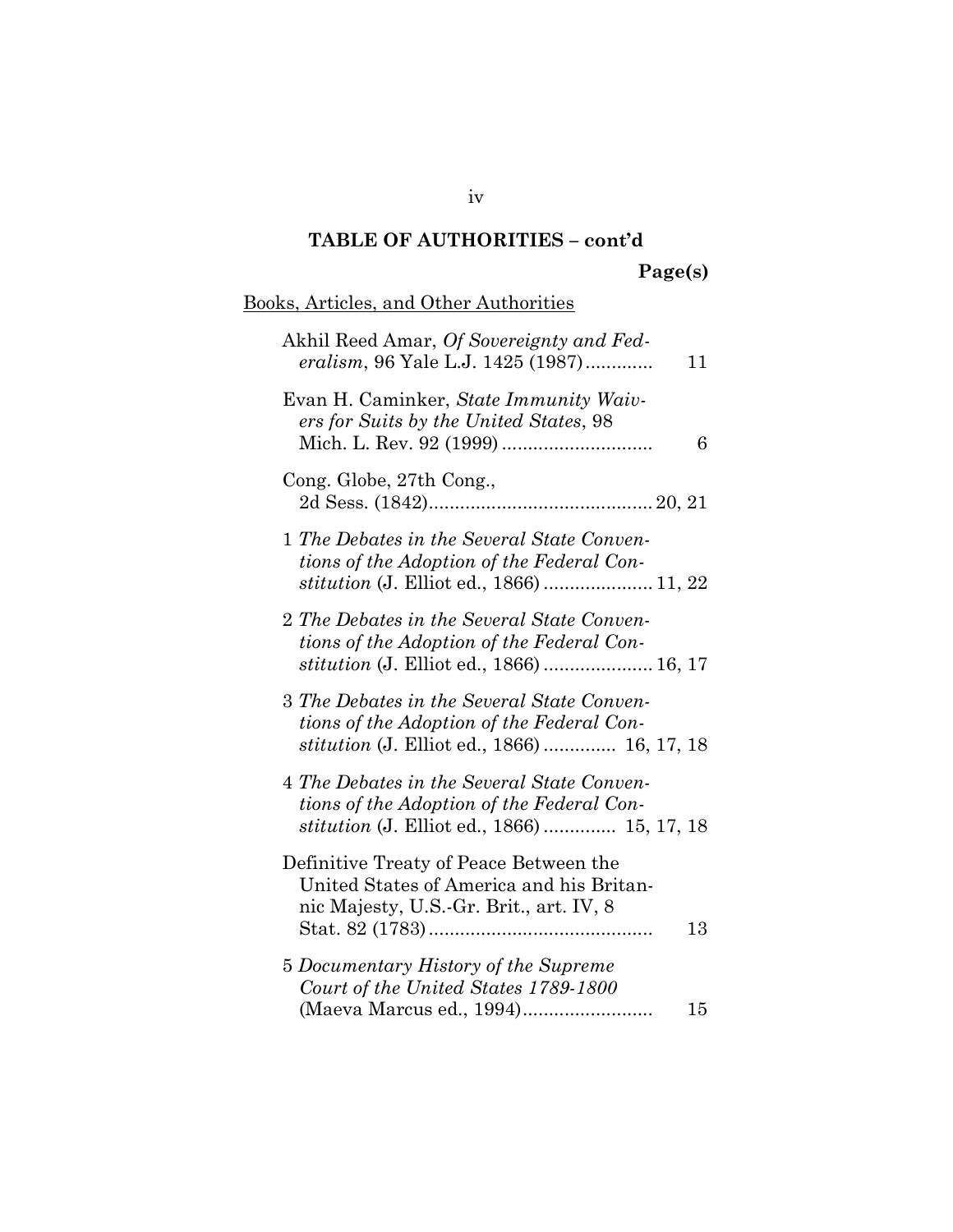## Page(s)

| Letter from George Washington to Alexan-<br>der Hamilton (March 1783), Founders                                                  |
|----------------------------------------------------------------------------------------------------------------------------------|
| 10                                                                                                                               |
| Letter from George Washington to the<br>States (June 1783), Founders Online<br>10                                                |
| The Federalist No. 22,<br>(Alexander Hamilton) (Clinton Rossiter)                                                                |
| The Federalist No. 32,<br>(Alexander Hamilton) (Clinton Rossiter<br>4, 12                                                        |
| The Federalist No. 41,<br>(James Madison) (Clinton Rossiter ed.,                                                                 |
| The Federalist No. 80,<br>(Alexander Hamilton) (Clinton Rossiter)                                                                |
| The Federalist No. 81,<br>(Alexander Hamilton) (Clinton Rossiter<br>1, 5                                                         |
| John J. Gibbons, The Eleventh Amendment<br>and State Sovereign Immunity: A Rein-<br><i>terpretation</i> , 83 Colum. L. Rev. 1889 |
| 32 Journals of the Continental Congress<br>14                                                                                    |

v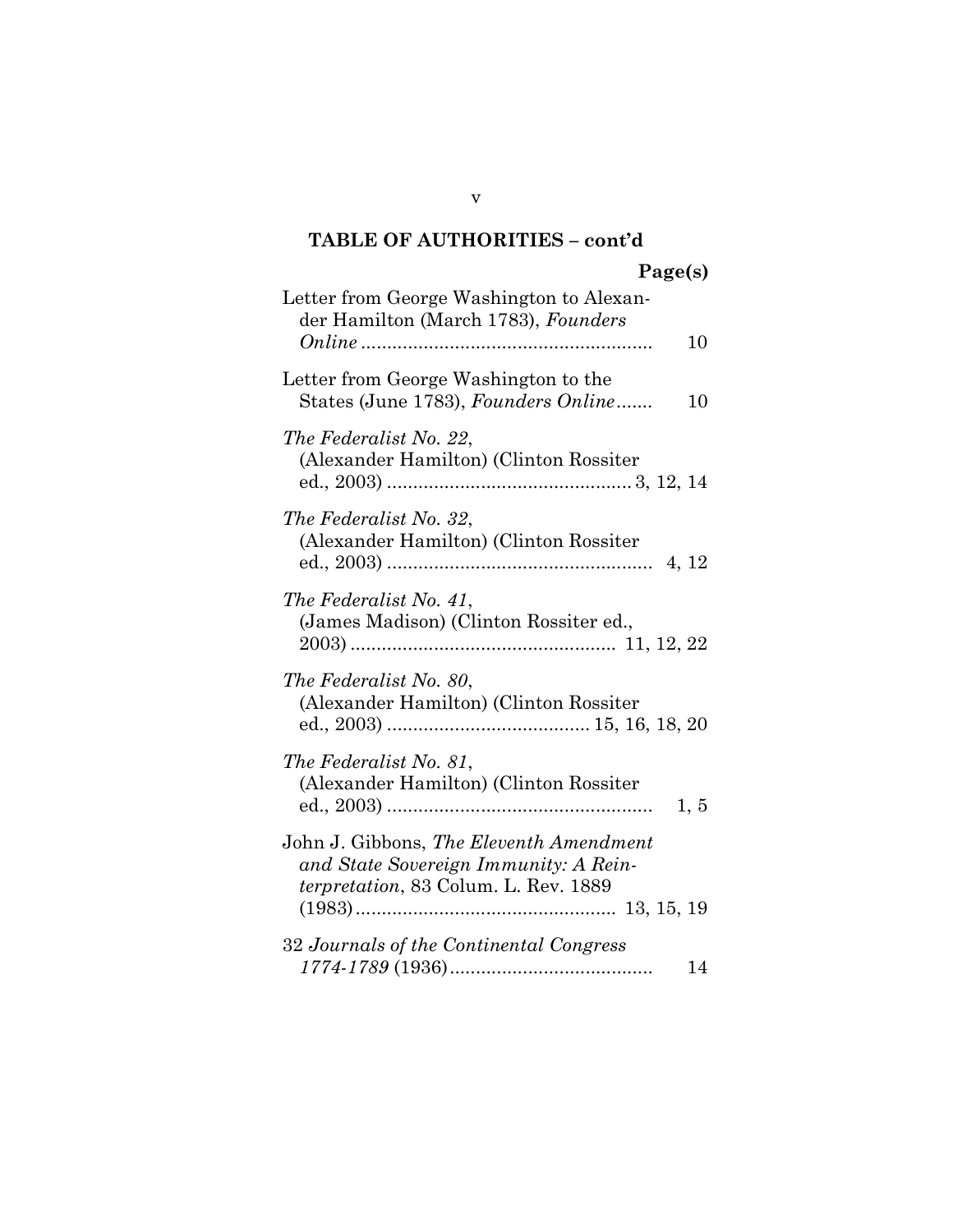## Page(s)

| Jake Karr, Federalism, Foreign Affairs,         |        |
|-------------------------------------------------|--------|
| and State Courts: The Habeas Corpus Act         |        |
| of 1842 and the Permanent Debate Over           |        |
| the Status of International Law,                |        |
| 50 N.M. L. Rev. 320 (2020)                      | 20, 21 |
| Thomas H. Lee, <i>Making Sense of the Elev-</i> |        |
| enth Amendment: International Law and           |        |
| State Sovereignty, 96 Nw. U. L. Rev. 1027       |        |
|                                                 |        |
| James Madison, Reply to the New Jersey          |        |
| Plan (June 19, 1787), Founders Online 4, 14, 18 |        |
| Papers of Dr. James McHenry on the Fed-         |        |
| eral Convention of 1787, 11 Am. Hist.           |        |
|                                                 | 14     |
| 1 Joseph Story, Commentaries on the Con-        |        |
| stitution of the United States (1833)           | 9      |
| 18 The Writings of George Washington            |        |
| (John C. Fitzpatrick ed., 1931) (Letter to      |        |
| Joseph Jones, May 31, 1780)                     | 10     |
|                                                 |        |

#### vi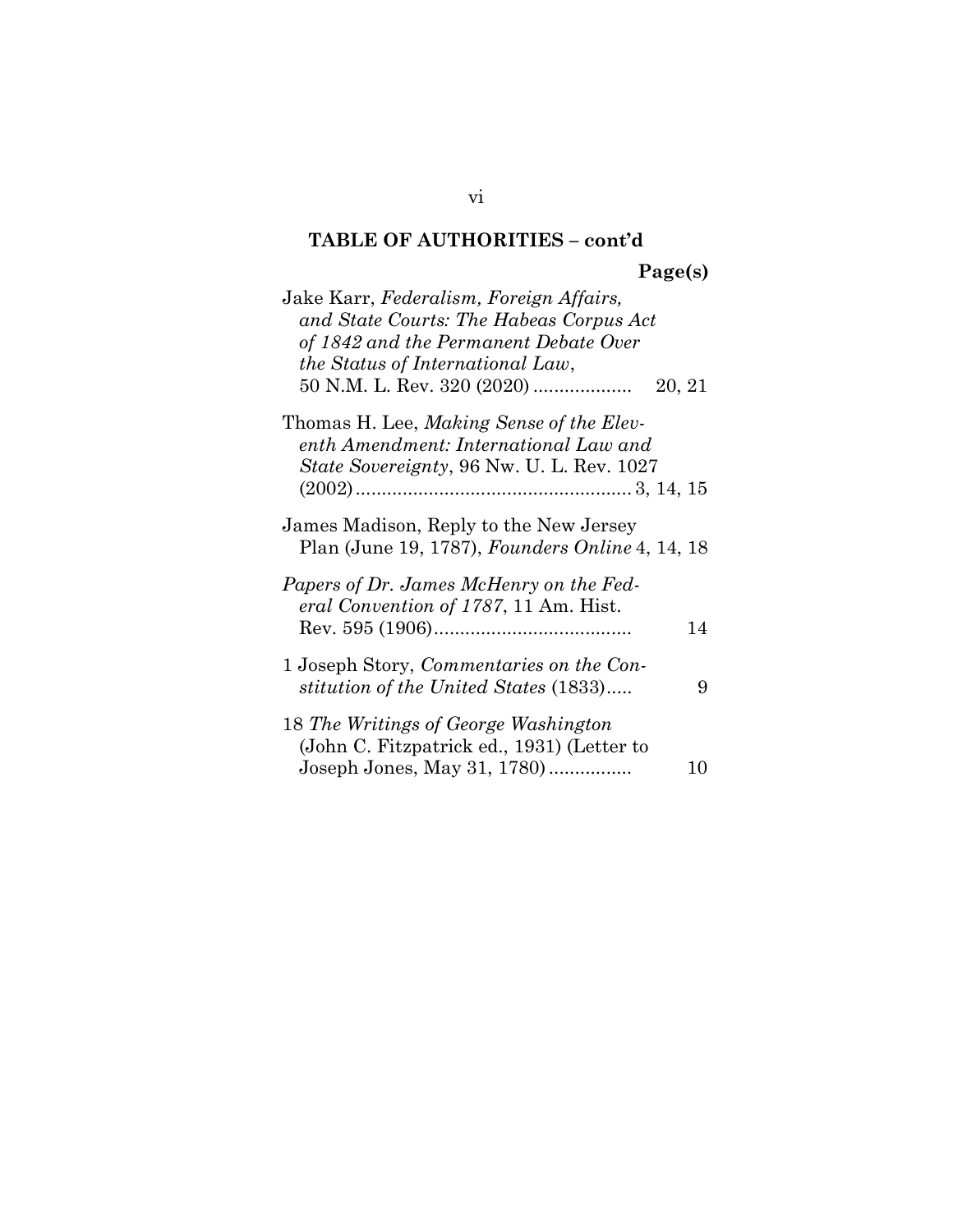#### INTEREST OF AMICUS CURIAE<sup>1</sup>

Constitutional Accountability Center (CAC) is a think tank, public interest law firm, and action center dedicated to fulfilling the progressive promise of the Constitution's text and history. CAC works in our courts, through our government, and with legal scholars to improve understanding of the Constitution and preserve the rights and freedoms it guarantees. CAC has a strong interest in ensuring that courts construe the scope of state sovereign immunity with fidelity to the text, structure, and history of the Constitution, and accordingly has an interest in this case.

#### INTRODUCTION AND SUMMARY OF ARGUMENT

In the Federalist Papers, Alexander Hamilton explained that states joining the union would retain their sovereign immunity "[u]nless . . . there is a surrender of this immunity in the plan of the convention." The Federalist No. 81, at 487 (Hamilton) (Clinton Rossiter ed., 2003). Since our nation's Founding, this Court has adhered to Hamilton's formulation, holding in case after case that "a State may be sued if it has agreed to suit in the plan of the Convention, which is shorthand for the structure of the original Constitution itself." PennEast Pipeline Co. v. New Jersey, 141 S. Ct. 2244, 2258 (2021) (quotation marks omitted).

<sup>&</sup>lt;sup>1</sup> The parties have consented to the filing of this brief. Under Rule 37.6 of the Rules of this Court, amicus states that no counsel for a party authored this brief in whole or in part, and no counsel or party made a monetary contribution intended to fund the preparation or submission of this brief. No person other than amicus or its counsel made a monetary contribution to its preparation or submission.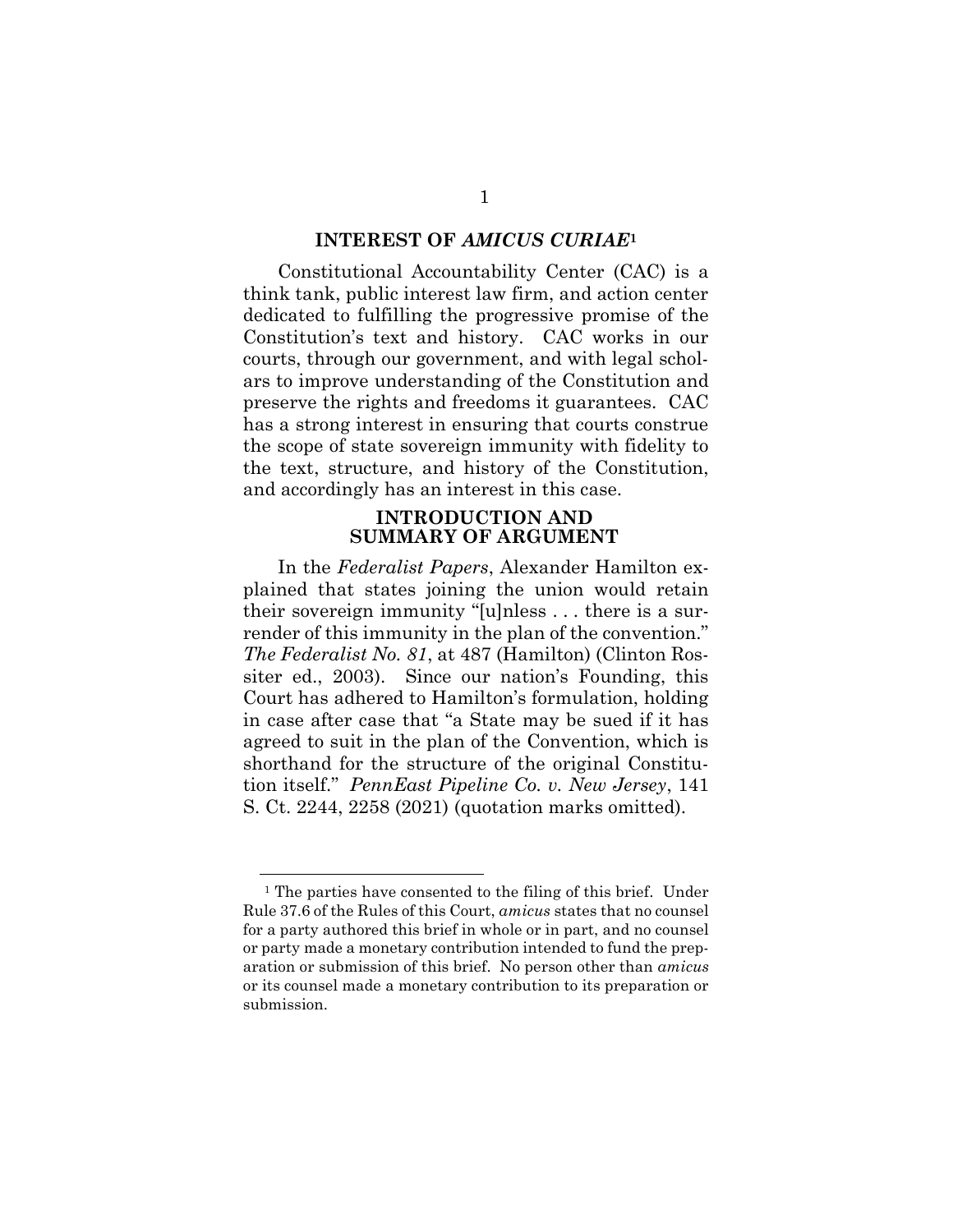Constitutional text, structure, and history are all critical sources for discerning whether states surrendered their sovereign immunity in the plan of the Convention. Yet the court below failed to engage with any of those sources when it held that Congress cannot authorize suits against state employers in state courts under the Uniformed Services Employment and Reemployment Rights Act of 1994 (USERRA), a law passed under Congress's war powers to protect military personnel from adverse employment actions based on their service.

Had the court below engaged in the correct analysis, it would have recognized that the states surrendered their immunity from suits brought under laws passed pursuant to Congress's war powers in the plan of the Convention. And because USERRA is an exercise of Congress's war powers, state sovereign immunity is no bar to Petitioner's suit seeking redress against his state employer for effectively terminating him because of an injury developed while serving in the presence of toxic burn pits during the war in Iraq. Pet'r Br. 15-16. This Court should thus reverse the judgment of the court below dismissing Petitioner's suit on the basis of state sovereign immunity.

The Constitution vests Congress with multiple powers relevant to national security and defense, including the power "[t]o declare War," U.S. Const. art. I, § 8, cl. 11, and "[t]o raise and support Armies," id. art. I, § 8, cl. 12. The language of these Clauses is sweeping, granting the federal government broad power over the field of national military affairs, and these powers are enjoyed by the national legislature alone and not shared with the states.

Indeed, one of the Framers' chief reasons for holding the Constitutional Convention was to vest the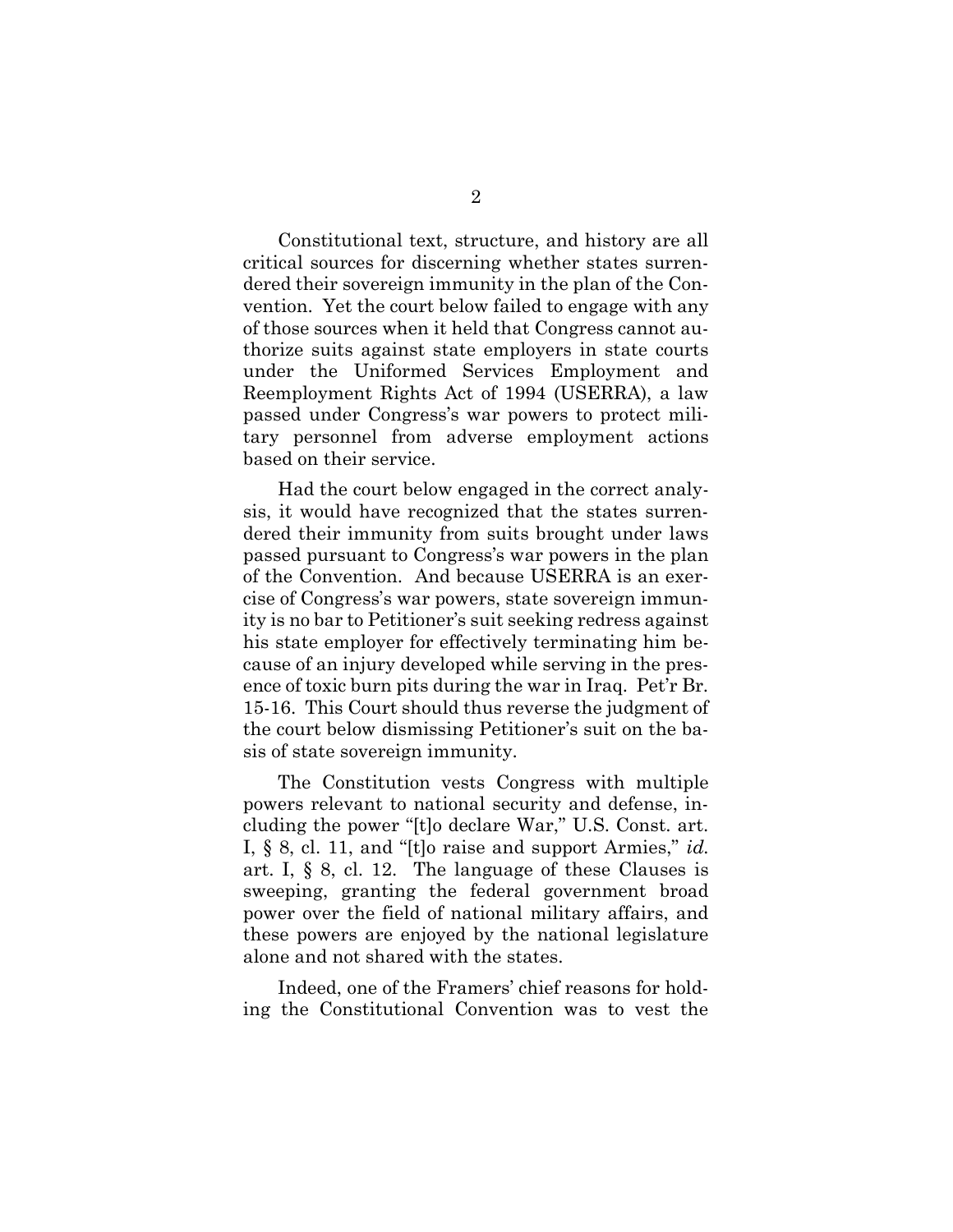federal government with the power to manage its military affairs without reliance upon the states. In the wake of the Revolutionary War, throughout which the Union had struggled to accumulate adequate resources to defeat the British under the defective Articles of Confederation, the Founders were intent on creating a stronger federal government with the power to protect the nation from future invasions and foreign military threats. By ratifying the Constitution, states accepted the enhanced protection and fortitude that comes with a strong federal military and, in exchange, gave up the vast majority of their sovereign interests in matters of war—including their immunity from suit.

That the states relinquished their immunity from suits authorized by Congress's war powers is further demonstrated by constitutional text and history that make clear that the states agreed in the plan of the Convention to be sued under treaties. The Constitution gives the President, with the advice and consent of the Senate, the power to enter into treaties, U.S. Const. art. II, § 2, cl. 2, and declares those treaties part of the "supreme Law of the Land," id. art. VI, cl. 2. The Framers believed that ensuring that states would be subject to suit for treaty violations was essential to maintaining the federal government's supremacy in international affairs and thereby preventing the "laws of the whole" from "being contravened by the laws of the parts." The Federalist No. 22, supra, at 146 (Hamilton).

Before the Constitutional Convention, the states had "collectively incurred significant contractual and treaty obligations to foreign nations," and so the "effective conduct of relations—at the very least, the deterrence of war—counseled the provision of credible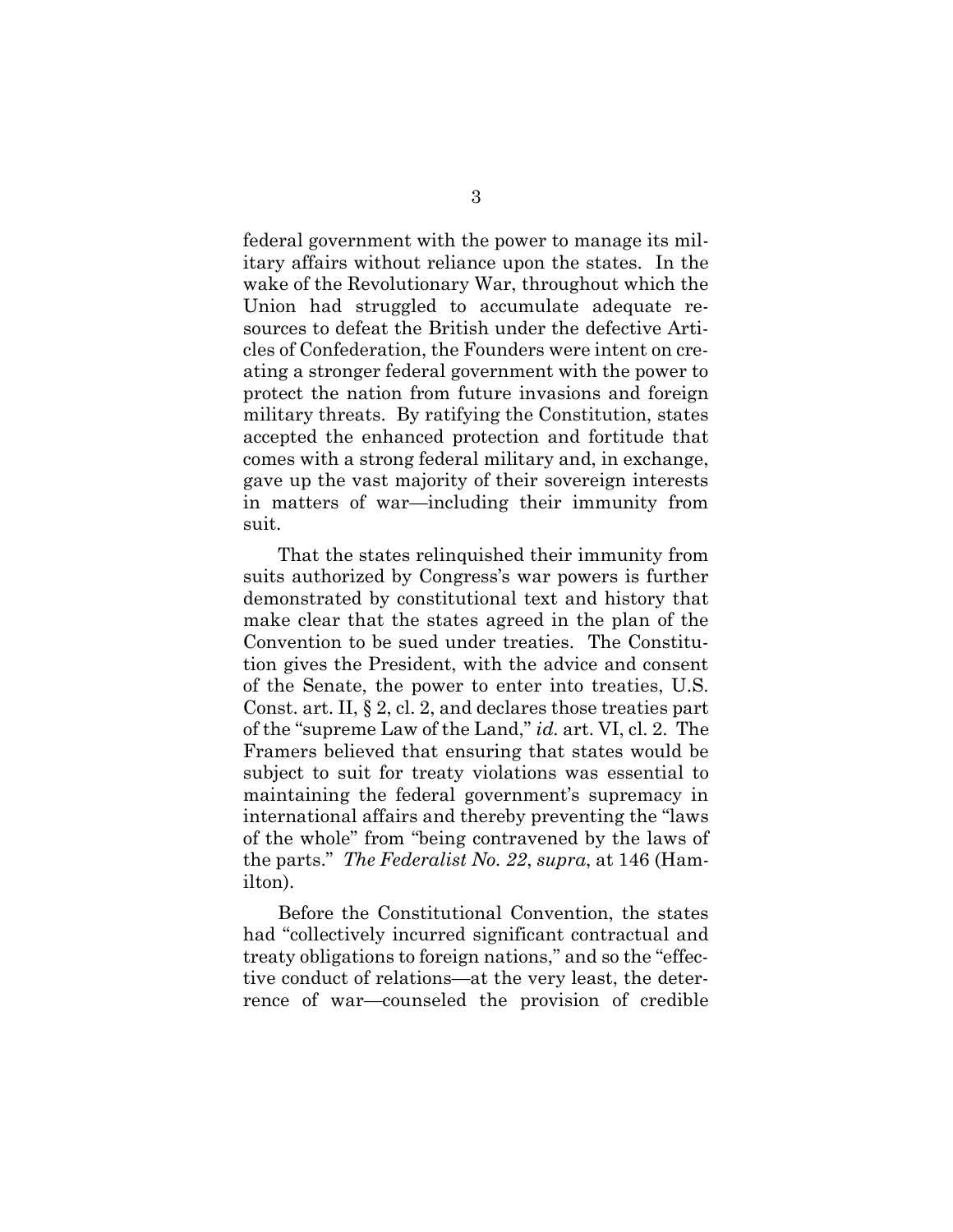rights to remediation for treaty violations in the federal courts." Thomas H. Lee, Making Sense of the Eleventh Amendment: International Law and State Sovereignty, 96 Nw. U. L. Rev. 1027, 1090 (2002). Providing federal jurisdiction for treaty claims, including those against states, was essential to preventing a "rupture with other powers." James Madison, Reply to the New Jersey Plan (June 19, 1787), Founders Online, https://founders.archives.gov/documents/Madison/01- 10-02-0036 [hereinafter "Reply"]. The power to declare war and the power to avoid or end war through treaty are complementary, both grounded in the Framers' desire to build a strong nation and avoid military entanglements with more established countries in the vulnerable post-Revolutionary War era. Ware v. Hylton, 3 U.S. 199, 232 (1796) (opinion of Chase, J.) ("The authority to make war, of necessity implies the power to make peace; or the war must be perpetual."). Thus, the states' consent to suit for the one strongly implies consent to suit for the other. See Pet'r Br. 27-28.

Finally, the court below failed to consider relevant post-ratification evidence. In the 1830s and 1840s, after the ratification of the Eleventh Amendment, Congress exercised its war powers to extend habeas jurisdiction to certain state prisoners. Although this legislation would have made state officials amenable to suit, virtually no immunity-related objections were raised.

In sum, constitutional text, history, and structure make clear that states surrendered their immunity from suits brought under laws authorized by Congress's war powers. "[T]he Constitution in express terms granted an exclusive authority to the Union" through the war powers, and it would be "totally contradictory and repugnant" for states to retain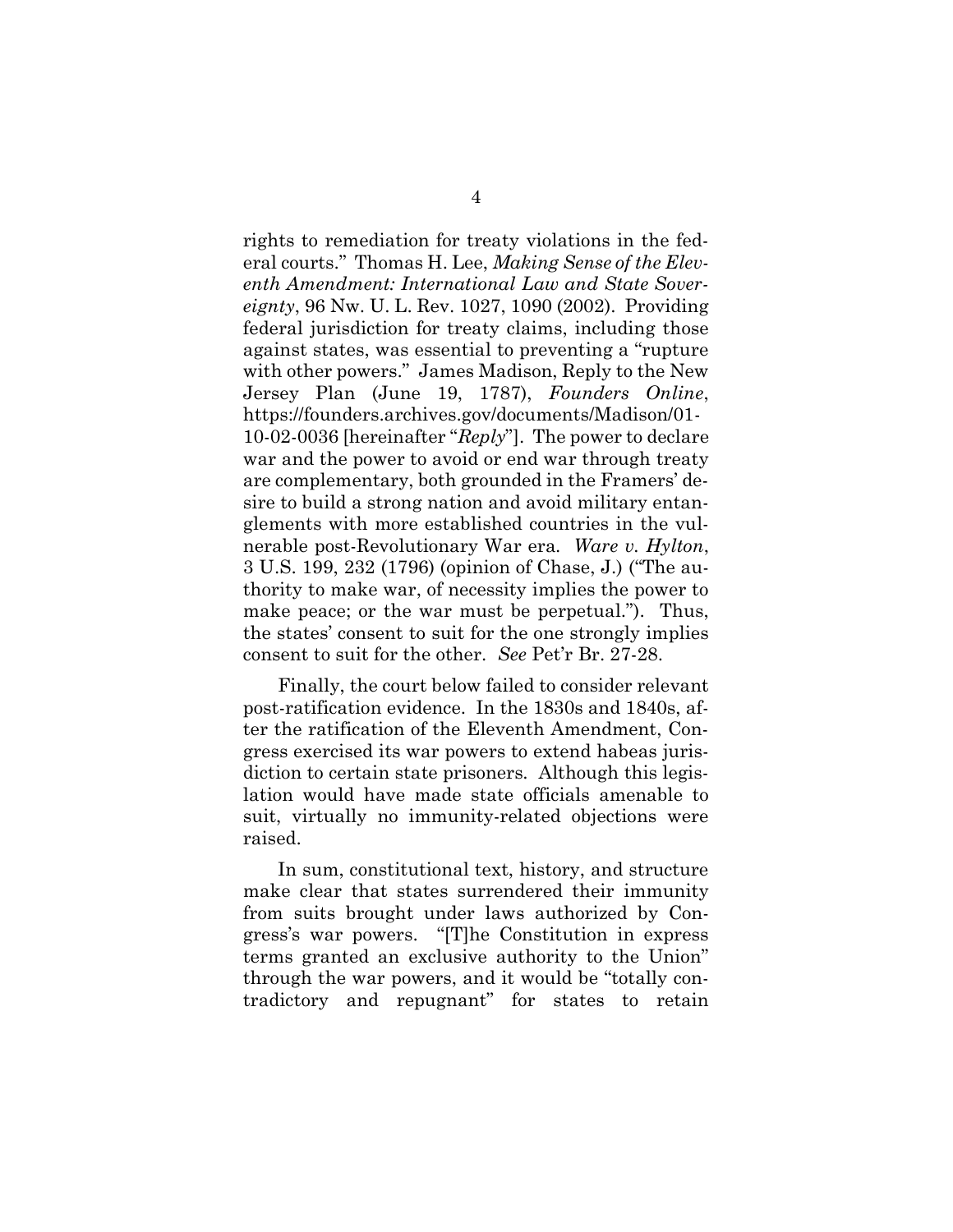authority in areas of national military affairs. The Federalist No. 32, supra, at 194 (Hamilton). Because USERRA was passed as an exercise of Congress's war powers, states have no immunity from suits, like the one here, brought to redress violations of USERRA. The decision of the court below should be reversed.

#### ARGUMENT

#### I. In the "Plan of the Convention," States Consented to Suits Brought Under Laws Passed Pursuant to Congress's War Powers.

A. "[A] State may be sued if it has agreed to suit in the plan of the Convention, which is shorthand for the structure of the original Constitution itself." PennEast, 141 S. Ct. at 2258 (quotation marks omitted). This concept of waiver through the plan of the Convention has its roots in Alexander Hamilton's writings in the Federalist Papers, see The Federalist No. 81, supra, at 487 ("[u]nless  $\dots$  there is a surrender of this immunity in the plan of the convention, it will remain with the States"), and it has been repeatedly affirmed by this Court, see Seminole Tribe v. Florida, 517 U.S. 44, 68 (1996) (describing "the postulate that States of the Union, still possessing attributes of sovereignty, shall be immune from suits, without their consent, save where there has been a surrender of this immunity in the plan of the convention" (quoting *Prin*cipality of Monaco v. Mississippi, 292 U.S. 313, 322-23 (1934))); Alden v. Maine, 527 U.S. 706, 728 (1999) (same).

The concept of acquiescence to suit under the plan of the Convention, or "plan waiver," as it is sometimes called, follows naturally from this Court's understanding of the origin and scope of state sovereign immunity. In Alden, this Court said that describing states'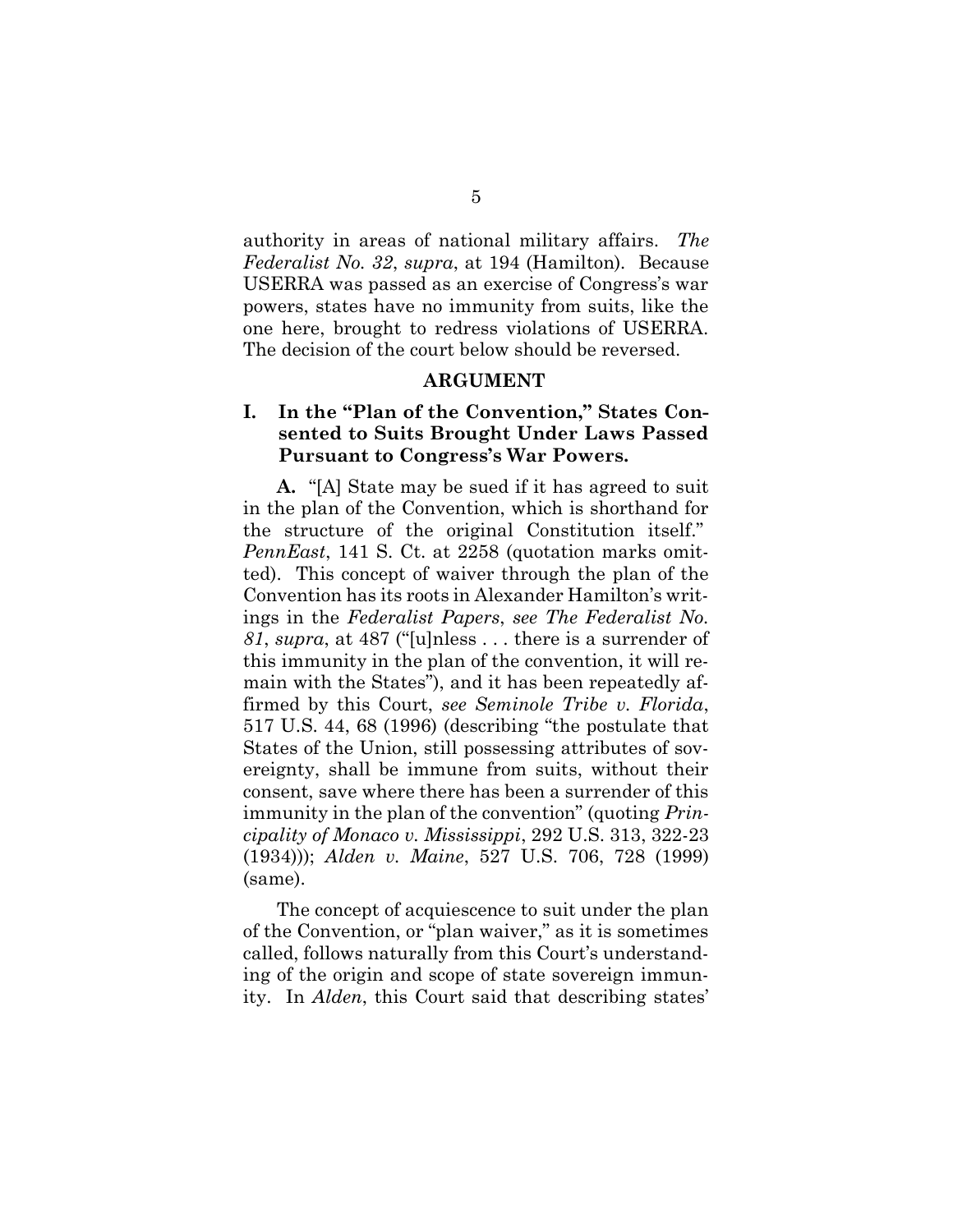immunity from suit as "Eleventh Amendment immunity" is "something of a misnomer, for the sovereign immunity of the States neither derives from, nor is limited by, the terms of the Eleventh Amendment." 527 U.S. at 713; see Blatchford v. Native Vill. of Noatak & Circle Vill., 501 U.S. 775, 779 (1991) ("[S]ince Hans v. Louisiana, 134 U.S. 1 (1890), we have understood the Eleventh Amendment to stand not so much for what it says, but for the presupposition of our constitutional structure which it confirms."). Thus, under this Court's precedents, "States' immunity from suit is a fundamental aspect of the sovereignty which the States enjoyed before the ratification of the Constitution, and which they retain today . . . except as altered by the plan of the Convention or certain constitutional Amendments." Alden, 527 U.S. at 713 (emphasis added).

Put another way, states brought their inherent sovereignty—and the immunity that comes with it—to the "bargaining table" when they decided to ratify the Constitution, agreeing in exchange for certain rights and benefits to "waiv[e] their immunity for certain types of suits but not for others." Evan H. Caminker, State Immunity Waivers for Suits by the United States, 98 Mich. L. Rev. 92, 109 (1999). Thus, whenever this Court confronts the question of whether a certain category of suit against a state is permissible, it asks whether "all States implicitly consented at the founding" to such suits. PennEast, 141 S. Ct. at 2258.

This Court has considered a wide variety of sources when assessing whether states consented to suit under a particular constitutional provision. In Central Virginia Community College v. Katz, this Court looked to the "history of the Bankruptcy Clause," including the discussion of the Clause during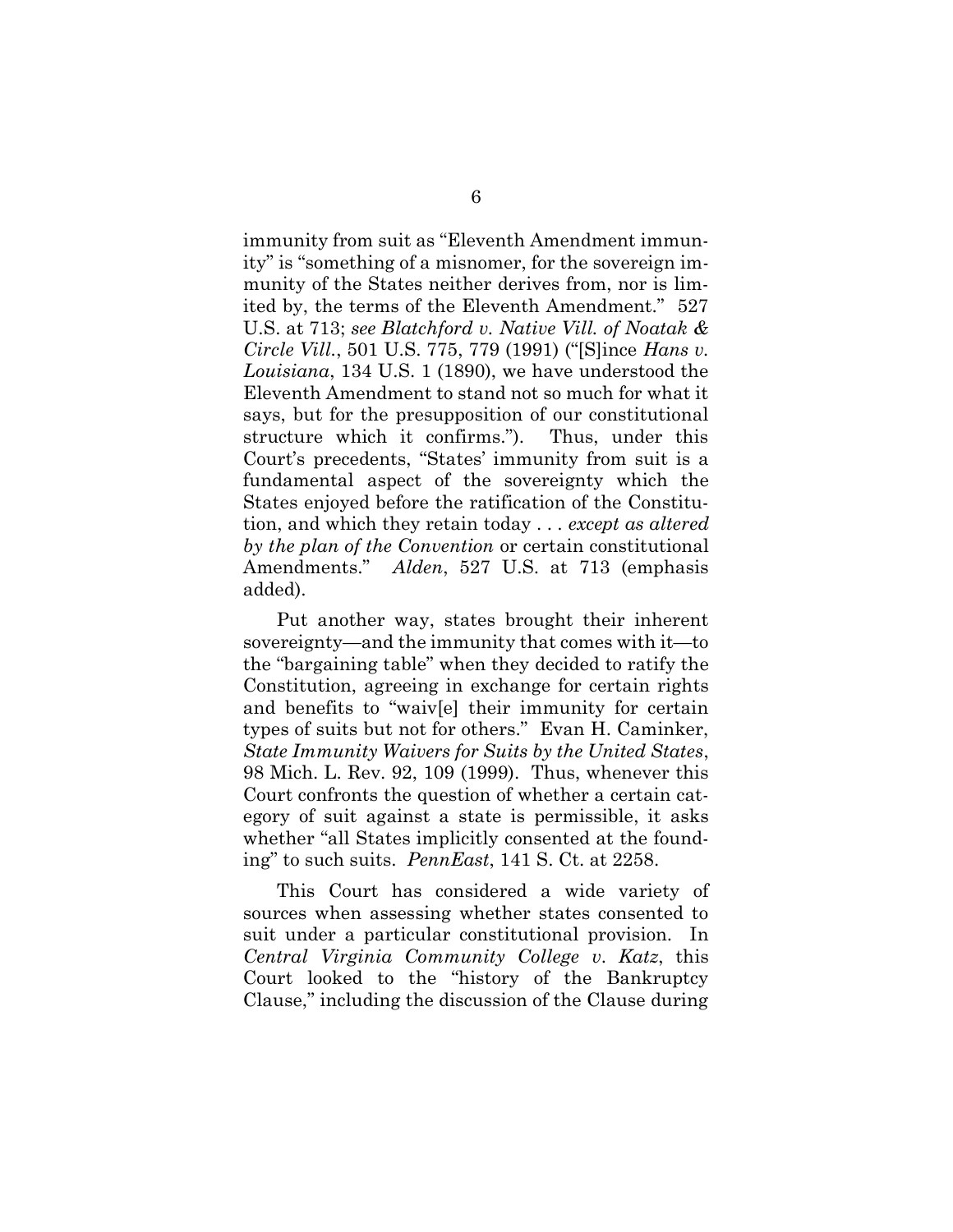ratification debates, "the reasons it was inserted in the Constitution," and "the legislation both proposed and enacted under its auspices immediately following ratification of the Constitution," to conclude that the states consented to be sued under laws passed pursuant to Congress's Bankruptcy Clause power. 546 U.S. 356, 362-63, 379 (2006).

In *PennEast*, this Court focused primarily on constitutional structural principles and early historical practice to conclude that "when the States entered the federal system, they renounced their right to the highest dominion in the lands comprised within their limits . . . [and] contemplated that [their] eminent domain power would yield to that of the Federal Government so far as is necessary to the enjoyment of the powers conferred upon it by the Constitution." 141 S. Ct. at 2259 (internal citations and quotation marks omitted). In examining historical practice from the Founding era, the Court in PennEast emphasized that it could "reason[] as a structural matter" that suits against states are authorized by the federal eminent domain power based on the exercise of that power, and states' assent to it, during the Founding era, even in the "absence of a perfect historical analogue"— $i.e.,$  a distinct Founding-era example of a suit against a state pursuant to the federal eminent domain power being sustained. Id. at 2261.

And finally, this Court has often looked for clues in the Constitution's text itself to ascertain whether states waived their sovereign immunity in the plan of the Convention. See, e.g., Katz, 546 U.S. at 370 (examining the text of the Bankruptcy Clause); United States v. Texas, 143 U.S. 621, 646 (1892) (parsing the Supremacy Clause and Article III's grant of federal jurisdiction, along with constitutional structure, to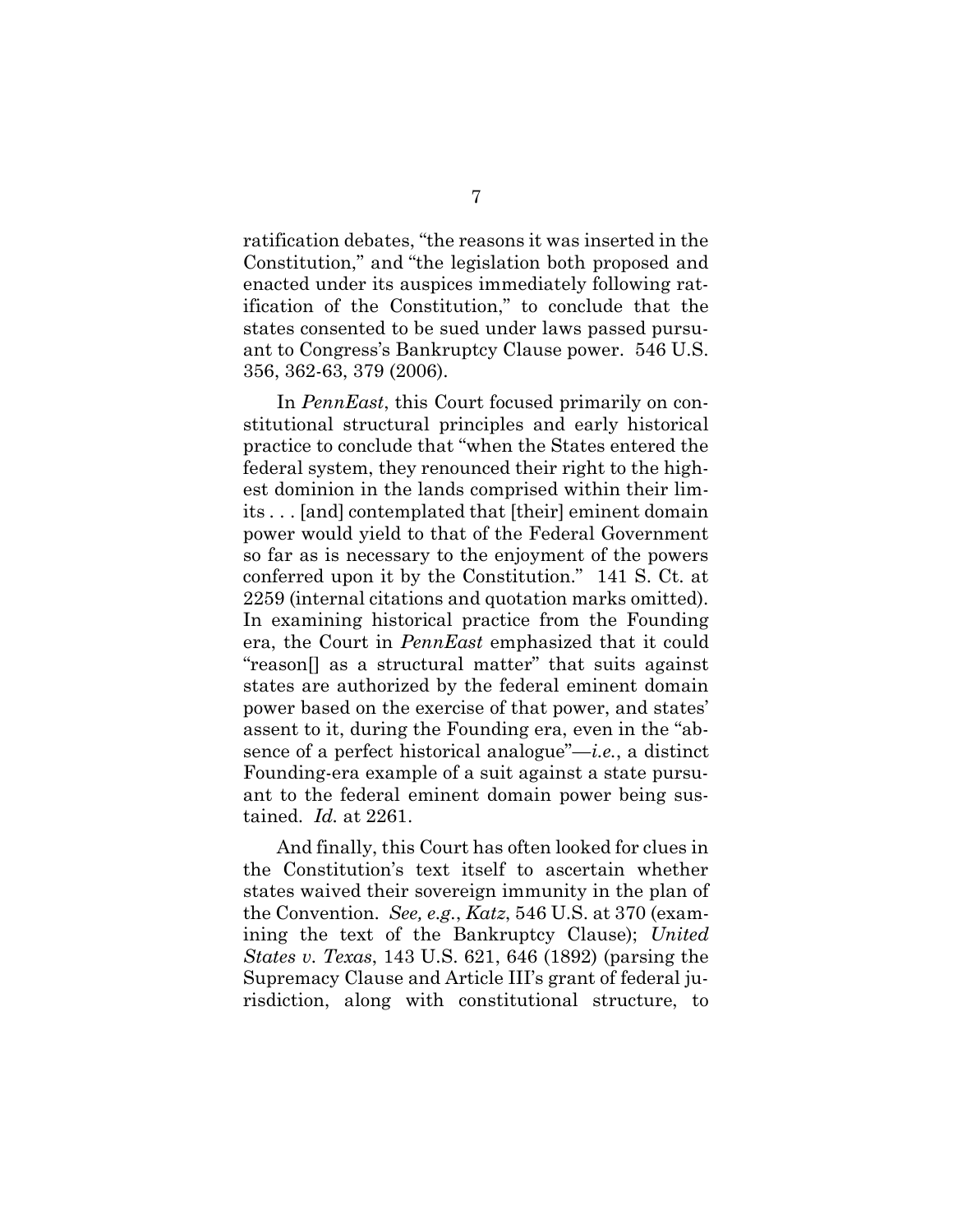conclude that states surrendered their immunity from suit by the United States in the plan of the Convention); Rhode Island v. Massachusetts, 37 U.S. 657, 720 (1838) (holding that states are not immune from suits by one another, in part because they ratified a provision of the Constitution granting the Supreme Court original jurisdiction over "controversies between two or more states"). Importantly, however, the absence of textual clues is not dispositive if other sources point to "the consent of the State in the constitutional plan." PennEast, 141 S. Ct. at 2262 (quotation marks omitted).

The court below did not engage in any meaningful analysis of the text, history, or structure of the war powers. Instead, relying on this Court's decisions in Alden v. Maine, 527 U.S. 706 (1999), and Seminole Tribe v. Florida, 517 U.S. 44 (1996), it held that Congress cannot authorize suits against states pursuant to its War Powers solely because those powers are located in Article I of the Constitution. Pet. App. 12a ("state agencies' immunity to private suits in both federal and state courts cannot be abrogated by Article I legislation"). But those cases—particularly when considered in light of this Court's more recent decisions in Katz and PennEast—do not stand for nearly so broad a principle. As this Court's more recent cases make clear, the fact that this Court has held that Congress cannot abrogate states' sovereign immunity pursuant to its Article I powers says nothing about whether states waived those powers in the "plan of the Convention." See Pet'r Br. 19-20.

B. To determine whether states waived immunity in the plan of the Convention, courts must look to the "conventional tools of constitutional interpretation," including the Constitution's text, history, and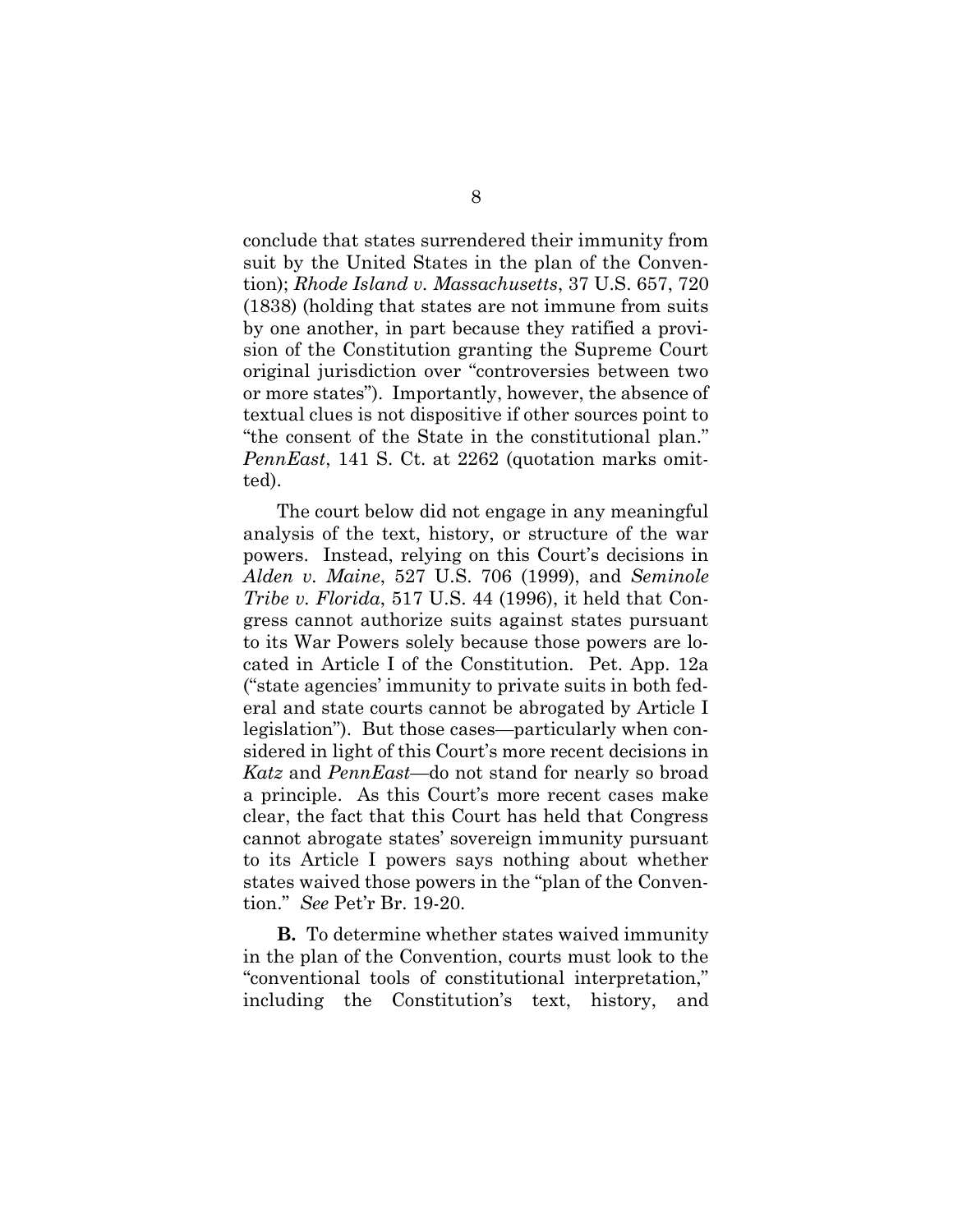structure, and the behavior of legislators in the "wake of the [its] ratification," Katz, 546 U.S. at 362, 373. When it comes to the war powers, all of these sources the Constitution's text, history, and structure demonstrate that states surrendered their immunity from suit under laws passed pursuant to those powers when they agreed to ratify the Constitution.

The war powers include a number of authorities embedded in Article I that give Congress exclusive power "[t]o declare War," U.S. Const. art. I, § 8, cl. 11, "[t]o raise and support Armies," id. cl. 12, "[t]o provide and maintain a Navy," id. cl. 13, and "[t]o make Rules for the Government and Regulation of the land and naval Forces," id. cl. 14. The sheer number and breadth of these powers, none of which are shared in any respect with the states, demonstrate the federal government's complete occupation of the field of national military affairs.

History makes clear why the Framers granted such sweeping powers exclusively to the federal government. "When the Framers met in Philadelphia in the summer of 1787, they sought to create a cohesive national sovereign in response to the failings of the Articles of Confederation." PennEast, 141 S. Ct. at 2263. Those Articles, adopted by the Second Continental Congress in 1777 and ratified in 1781, established a confederacy built upon a mere "firm league of friendship" between thirteen independent states, Arts. of Confed. of 1781, art. III, with Congress as the single branch of the national government, id. art. V. Although the Articles of Confederation delegated certain discrete powers to Congress—including, theoretically, the power to raise and support armies—it gave the national government no means to execute its powers. See 1 Joseph Story, Commentaries on the Constitution of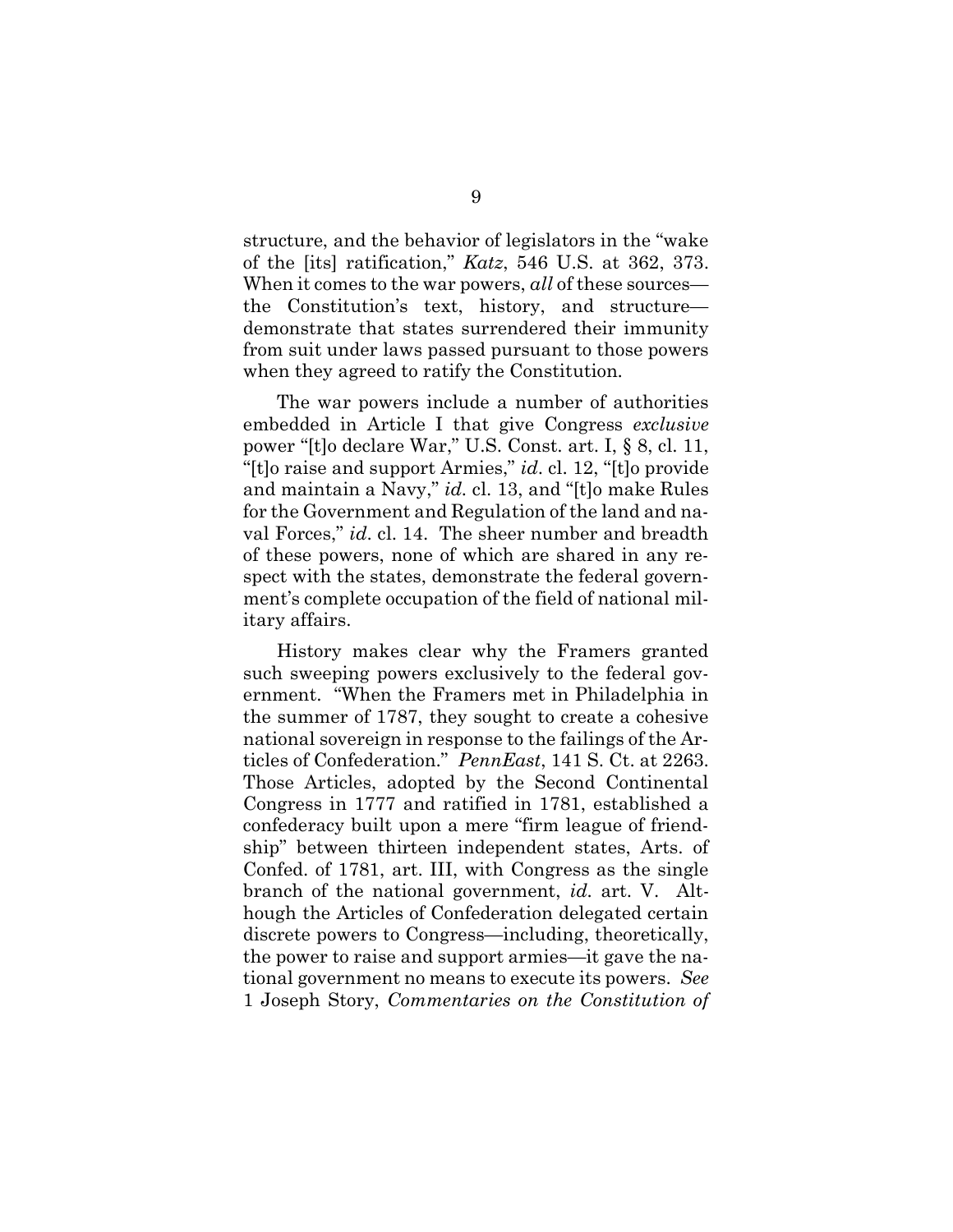the United States § 246 (1833) (Congress could "declare everything but do nothing").

This scheme created such an ineffective central government that it nearly cost the Americans victory in the Revolutionary War. In the midst of several setbacks during the war, George Washington lamented that "unless Congress speaks in a more decisive tone; unless they are vested with powers by the several States competent to the great purposes of War . . . our Cause is lost." 18 The Writings of George Washington 453 (John C. Fitzpatrick ed., 1931) (Letter to Joseph Jones, May 31, 1780).

Washington believed that the central government's inability to address common concerns—especially the maintenance of a functioning military could bring disaster: "The sufferings of a complaining Army on the one hand,  $-\&$  the inability of Congress  $\&$ tardiness of the States on the other are the forebodings of evil." Letter from George Washington to Alexander Hamilton (March 1783), Founders Online, https://founders.archives.gov/documents/Washington/99-01-02-10767. Thus, as the war approached its end, he announced in a circular sent to state governments that it was "indispens[a]ble to [their] happiness" that "there should be lodged somewhere, a Supreme Power to regulate and govern the general concerns of the Confederated Republic, without which the Union cannot be of long duration." Letter from George Washington to the States (June 1783), Founders Online, https://founders.archives.gov/documents/Washington/99-01-02-11404.

The war powers were the Framers' primary response to these shortcomings. "Article I divests the States of the traditional diplomatic and military tools that foreign sovereigns possess," including "the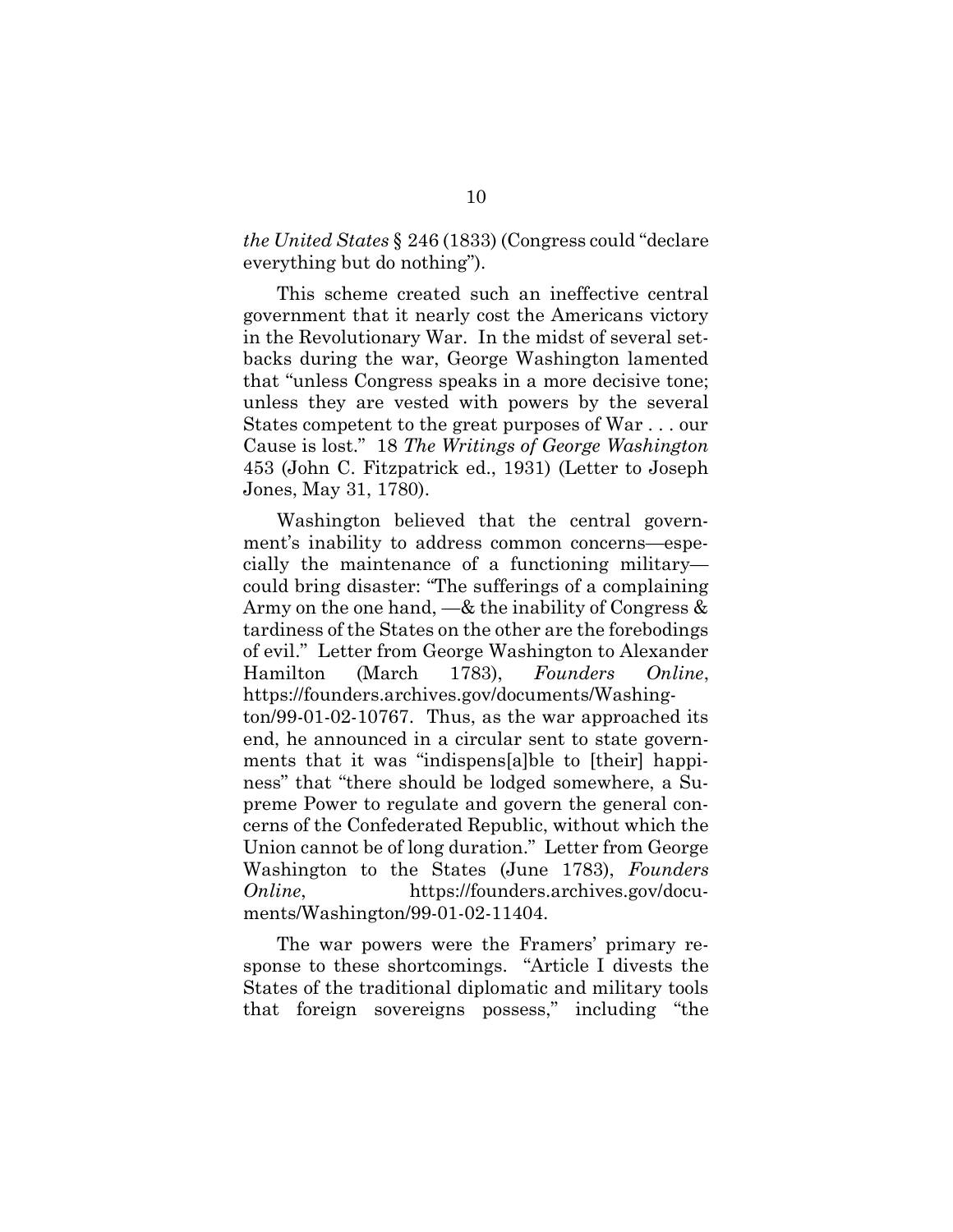independent power . . . to wage war." Franchise Tax Bd. of California v. Hyatt, 139 S. Ct. 1485, 1497 (2019); see Selective Draft Law Cases, 245 U.S. 366, 381 (1918) (Article I "manifestly intended to give . . . all" power "to raise armies" to Congress "and leave none to the States."). And when the Constitution was ratified, Article I also authorized Congress for the first time to raise funds, including for matters of war and military affairs, without "requisitioning" contributions from the states. Akhil Reed Amar, Of Sovereignty and Federalism, 96 Yale L.J. 1425, 1447 (1987).

According to James Madison, this enhancement and consolidation of the war powers in the federal government was a central reason for the Convention itself. In the Federalist Papers, Madison delineated various classes of powers belonging to the federal government under the new governing charter: "The powers falling within the *first* class are those of declaring war and granting letters of marque; of providing armies and fleets; of regulating and calling forth the militia; of levying and borrowing money." The Federalist No. 41, supra, at 252 (Madison). As he further explained, the new nation could not endure unless Congress was given "an indefinite power of raising troops." Id. at 253. These powers were granted to the federal government exclusively to ensure "[s]ecurity against foreign danger," the "avowed and essential object of the American Union." Id. at 252; see also 1 The Debates in the Several State Conventions of the Adoption of the Federal Constitution 426 (J. Elliot ed., 1866) [hereinafter "Elliot's Debates"] (Rufus King) ("None of the states, individually or collectively, but in Congress, have the rights of peace or war.").

At the Convention, the states' sacrifice of the power to wage war and control national military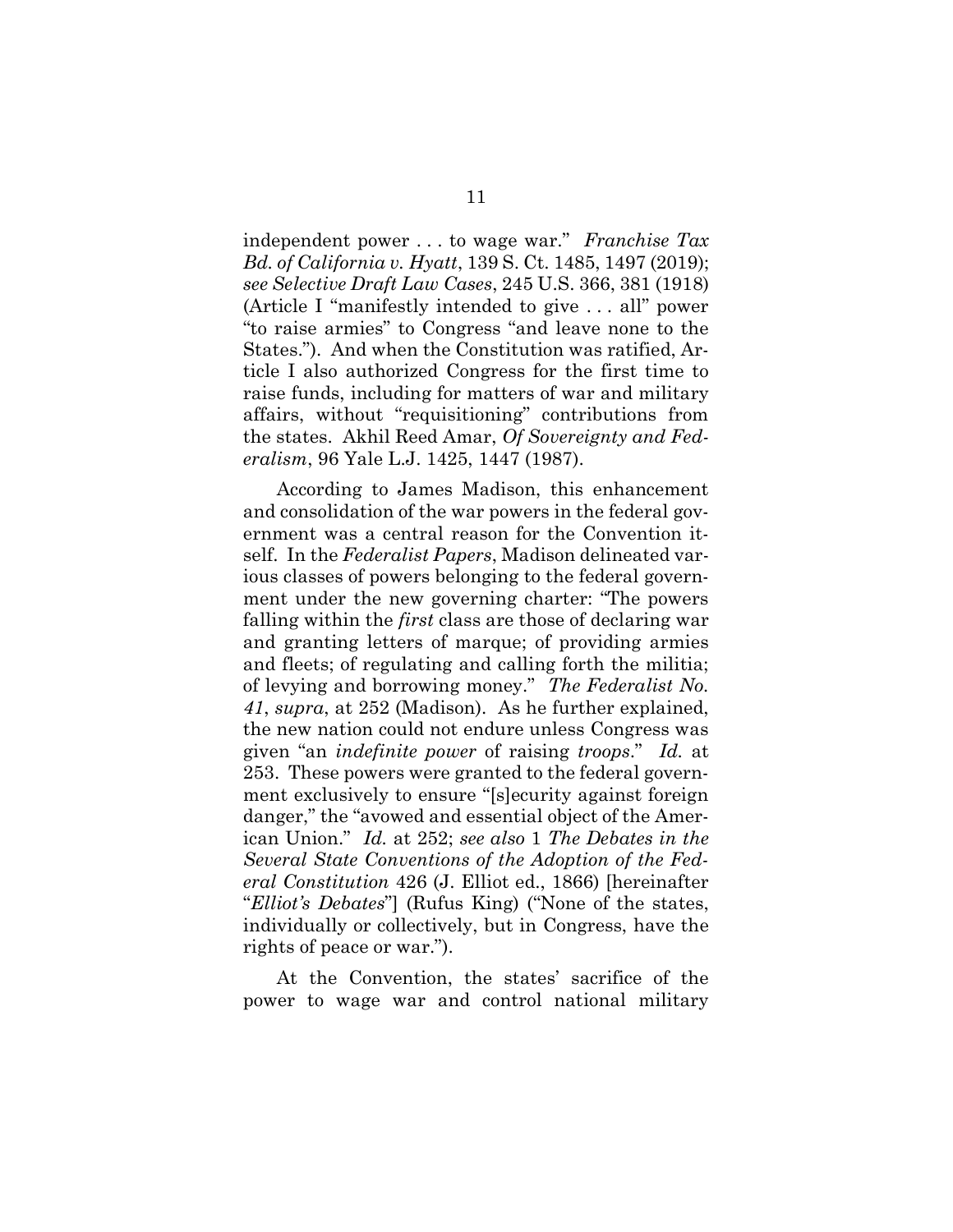affairs included a sacrifice of immunity from suits brought under laws passed pursuant to the war powers. Alexander Hamilton's writings again make the point: "as the plan of the convention aims only at a partial union or consolidation, the State governments would clearly retain all the rights of sovereignty which they before had, and which were not, by that act, exclusively delegated to the United States." See The Federalist No. 32, supra, at 194 (Hamilton). Because, as described above, the war powers are given *exclusively* to Congress, the result is an "alienation of state sovereignty" and the sovereign immunity that goes with it. Id. To permit states to retain their immunity from suits authorized by Congress's powers of war would, in Hamilton's words, be "totally contradictory and repugnant" to the Constitution. Id.

#### II. The States' Consent to Suits Under the War Powers Is Further Supported by Strong Historical Evidence that They Consented to Treaty-Based Suits.

When the Framers created the federal judiciary and established the supremacy of federal treaties, the Framers invoked the same concerns as those underlying the war powers—the need for a strong federal power when the "peace of the whole union" depended on it. The Federalist No. 22, supra, at 147 (Hamilton). In the case of the treaty power, they were explicit that the federal government's treaty power would allow for suits against the states. Because the power to make war and the power to avoid or end war through treaties are flip sides of the same coin, the strong historical evidence that states consented to treaty-based suits further underscores that they consented to all suits authorized by Congress's war powers.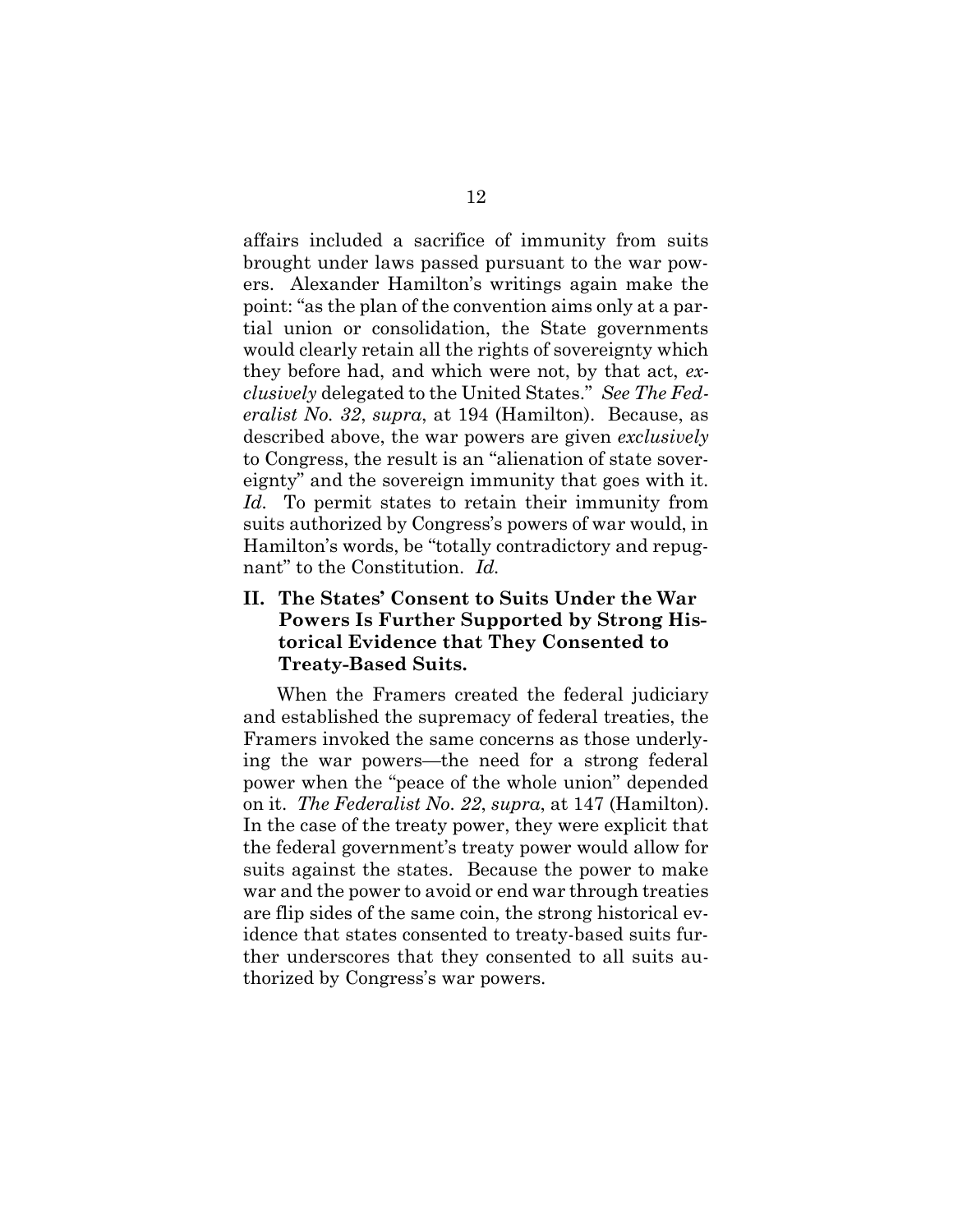A. In addition to delegating to Congress the exclusive right to provide "[s]ecurity against foreign danger," The Federalist No. 41, supra, at 252 (Madison), the Framers created a federal judiciary with the power to hear suits that were essential to preserving the federal government's authority over war, peace, and international affairs, including suits against the states.

When they convened to reform the Articles of Confederation, the Framers were deeply concerned about noncompliance with international treaties—a persistent issue under the Articles. See JPMorgan Chase Bank v. Traffic Stream (BVI) Infrastructure Ltd., 536 U.S. 88, 94-97 (2002) (describing Article III as a response to the "penchant of the state courts to disrupt international relations" before the Constitution). After the Revolutionary War, American debtors owed almost \$28 million—two years' worth of imports—to British merchants. John J. Gibbons, The Eleventh Amendment and State Sovereign Immunity: A Reinterpretation, 83 Colum. L. Rev. 1889, 1900 (1983). In the Treaty of Peace with Great Britain, the Confederation government had promised that the states would create no "lawful impediment" to debt collection so that creditors would receive "the full value in sterling money, of all bona fide debts." Definitive Treaty of Peace Between the United States of America and his Britannic Majesty, U.S.-Gr. Brit., art. IV, 8 Stat. 82 (1783). It had also promised that the Confederation Congress would "earnestly" request that the state legislatures "provide for the restitution of all estates, rights and properties, which have been confiscated." Id. art. V.

Despite these assurances, many states mounted a "vehement" resistance to the Treaty's terms. Gibbons, supra, at 1901. State legislatures passed laws that allowed them to expropriate British property, *id.*, and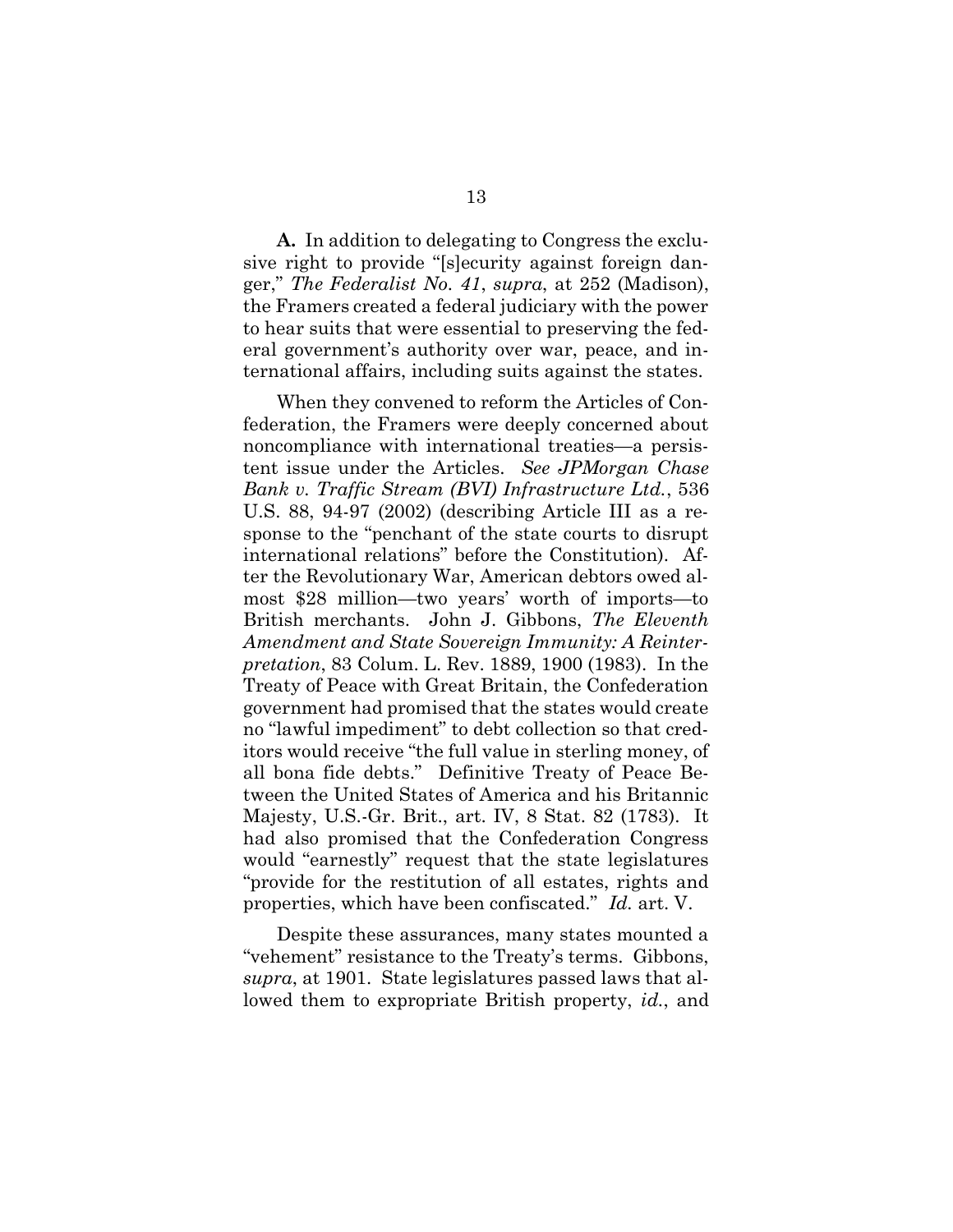otherwise "hobble[d] British debt collection by statute," Traffic Stream, 536 U.S. at 94. State courts were also "notoriously frosty" to British creditors. Id.; see Gibbons, supra, at 1902 (adding that "[t]he absence of a national court assured that this noncompliance would remain"). Reports of "infractions" mounted, and members of the Continental Congress worried that "in some of the States too little attention is paid to the public faith pledged by the treaty." Resolution (Apr. 13, 1787), in 32 Journals of the Continental Congress 1774-1789, at 177 (1936); id. at 180 (adding that "[h]istory furnishes no precedent of such liberties taken with treaties under form of Law in any nation"); see also Madison, Reply ("The files of Cong[ress] contain complaints . . . from almost every nation with which treaties have been formed.").

By the summer of 1787, the problem of treaty compliance "loomed large to the leaders of the young republic." Lee, supra, at 1090. In addition to eroding the war-weary nation's relationship with the British government, *Traffic Stream*, 536 U.S. at 94, treaty infractions pointed to a structural problem. Without a central "judiciary power" to ensure consistent application of treaties, the "peace of the whole union . . . [was] continually at the mercy of the prejudices, the passions, and the interests of every member of which it is composed." The Federalist No. 22, supra, at 146-47 (Hamilton). Edmund Randolph, Governor of Virginia and member of the Committee of Detail that drafted the initial Constitution, raised this issue on the first day of the Constitutional Convention. He explained that the Articles of Confederation "fulfilled none of the objects for which it was framed." Papers of Dr. James McHenry on the Federal Convention of 1787, 11 Am. Hist. Rev. 595, 596 (1906). Specifically, the Articles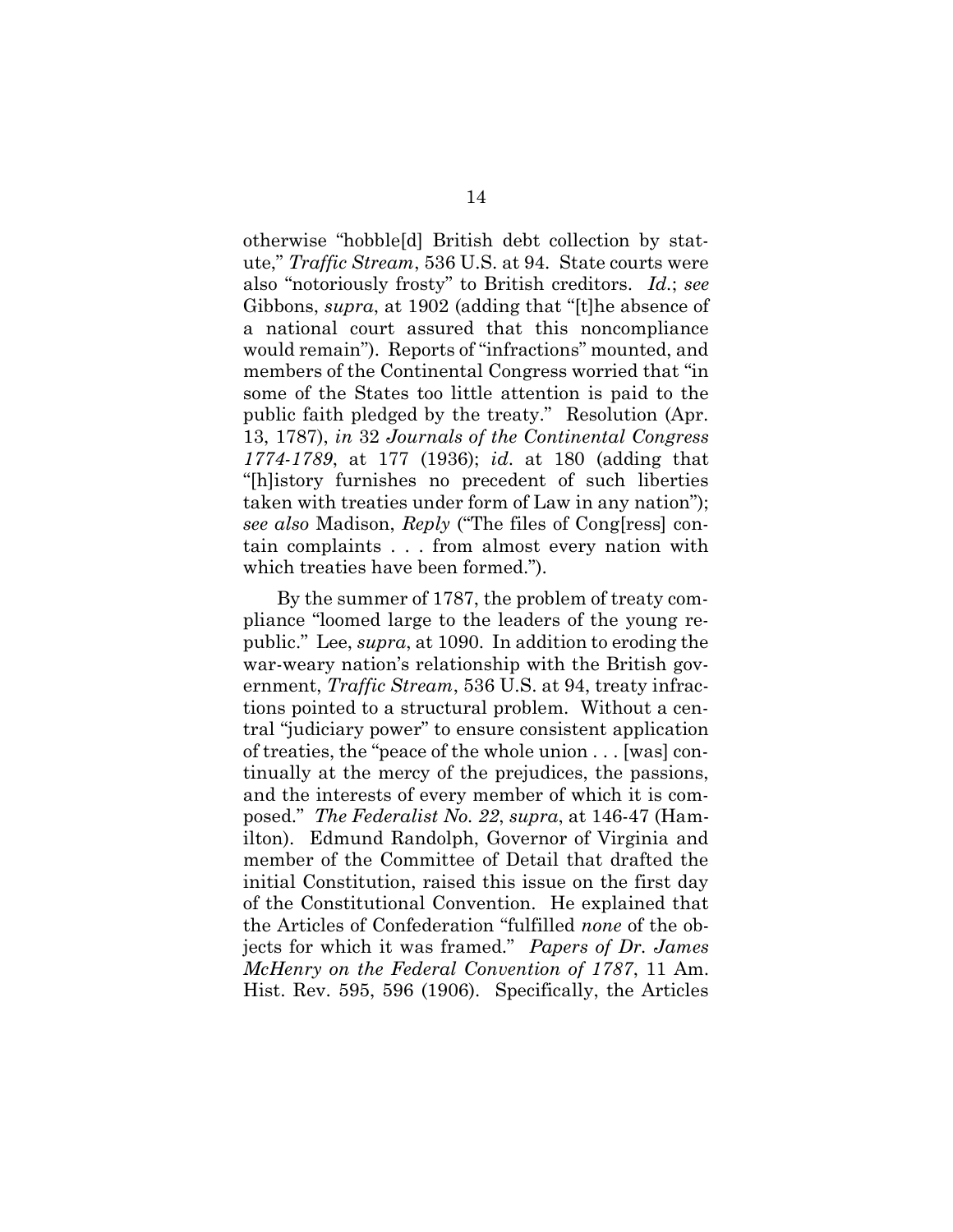did not "provide against foreign invasion," because "[i]f a State . . . violates a treaty, [the Confederation] cannot punish that State, or compel its obedience." Id.

Accordingly, the Framers made certain that the nation's judiciary could "compel the observance of treaties," particularly by the states of the Union. 4 Elliot's Debates, at 146 (James Iredell). The Supremacy Clause ensured that "all Treaties made, or which shall be made," by the Union would be part of "the supreme Law of the Land." U.S. Const. art. VI, cl. 2. And Article VI promised that "[a]ll Debts contracted and Engagements entered into" before the Constitution would remain valid against the new federal government." Id. art. VI, cl. 1. To enforce these provisions, Article III provided federal jurisdiction over existing and future treaties. Id. art. III, § 2, cl. 1; cf. Ware, 3 U.S. at 237 (opinion of Chase, J.) ("It is the declared will of the people of the United States that every treaty made by the authority of the United States shall be superior to the constitution and laws of any individual state, and their will alone is to decide.").

B. In addition to providing for federal jurisdiction over claims that could affect the nation's security, the Framers specifically sought to ensure that states could be sued for violating international treaties. In 1787, many states were in debt to holders of public securities that were issued during the Revolutionary War, 5 Documentary History of the Supreme Court of the United States 1789-1800 2 (Maeva Marcus ed., 1994), and others had confiscated British property during the war, Gibbons, supra, at 1903. More broadly, the Framers were aware that, under international law, a sovereign state's failure to pay a debt owed to a citizen of another state was an acceptable reason to go to war. As Hamilton put it, the "denial or perversion of justice by the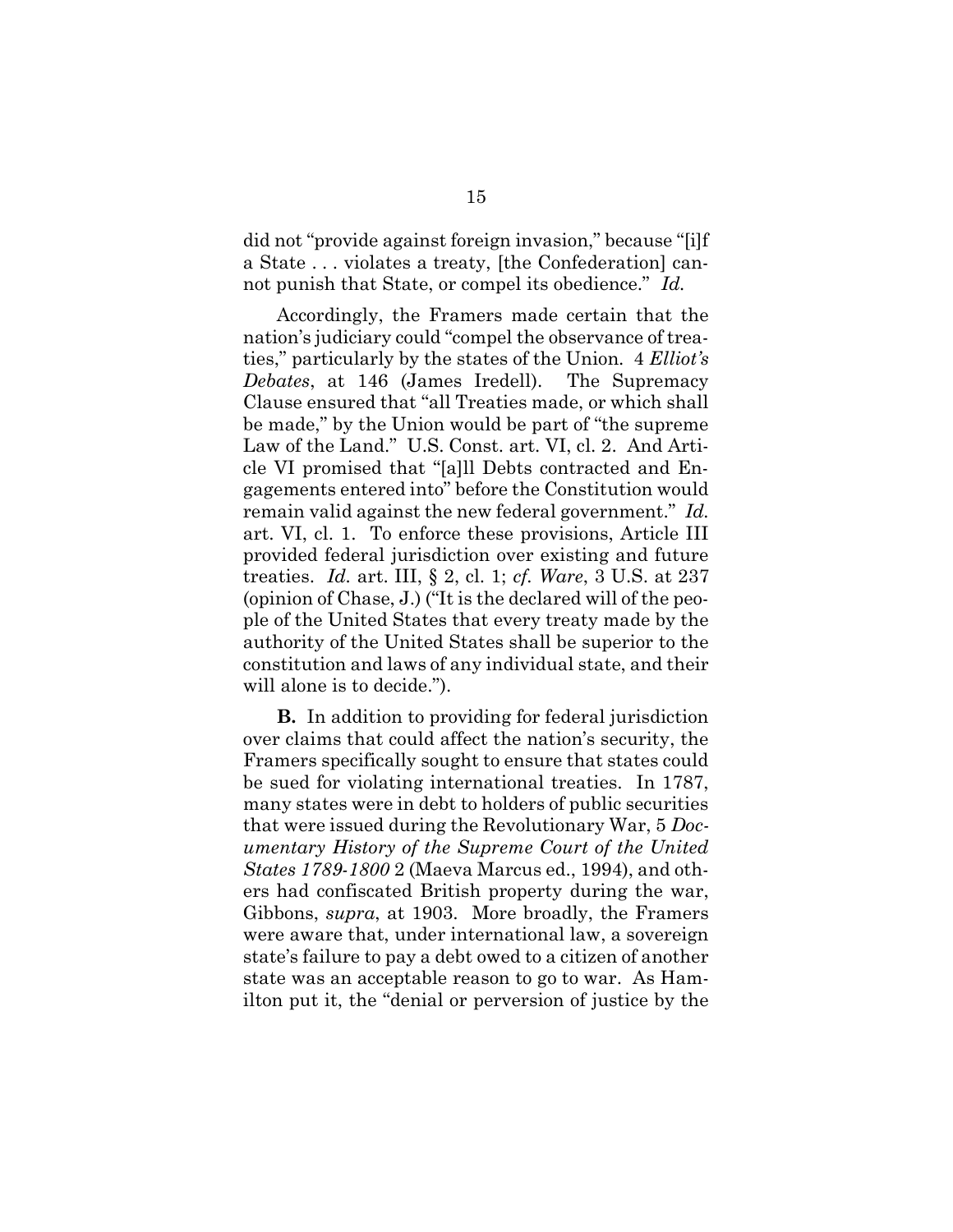sentences of courts . . . [was] classed among the just causes of war." The Federalist No. 80, supra, at 476 (Hamilton); see also Lee, supra, at 1089-90 (describing the international law doctrine of "espousal," which "recognized the right of nations to go to war to vindicate just claims" of individual citizens); New Hampshire v. Louisiana, 108 U.S. 76, 90 (1883) ("There is no doubt but one nation may, if it sees fit, demand of another nation the payment of a debt owing by the latter to a citizen of the former.").

The Framers wanted to demonstrate to their sister nations that under the new constitutional order, the federal judicial power was ready and able to compel and punish states that did not uphold their obligations to foreign powers. In other words, the new nation needed to ensure that states could be sued under treaties in order to "show the world that we make the faith of treaties a constitutional part of the character of the United States," 2 Elliot's Debates, at 490 (James Wilson), and preserve the "security of the public tranquility," The Federalist No. 80, supra, at 476 (Hamilton). The Framers therefore crafted a national charter that permitted incursions into states' immunity from suit when "public tranquility" was at stake. They provided that the "judicial Power" would extend to "Controversies . . . between a State and Citizens of another State; . . . and between a State, or the Citizens thereof, and foreign States, Citizens or Subjects" and provided original jurisdiction in the Supreme Court for "all Cases . . . in which a State shall be Party." U.S. Const. art.

III, § 2. This would guarantee compliance with treaties, "restore credit with foreign states," 2 Elliot's Debates, at 492 (James Wilson), and "avoid controversies with foreign powers," 3 Elliot's Debates, at 534 (James Madison); see also The Federalist No. 80, supra, at 476-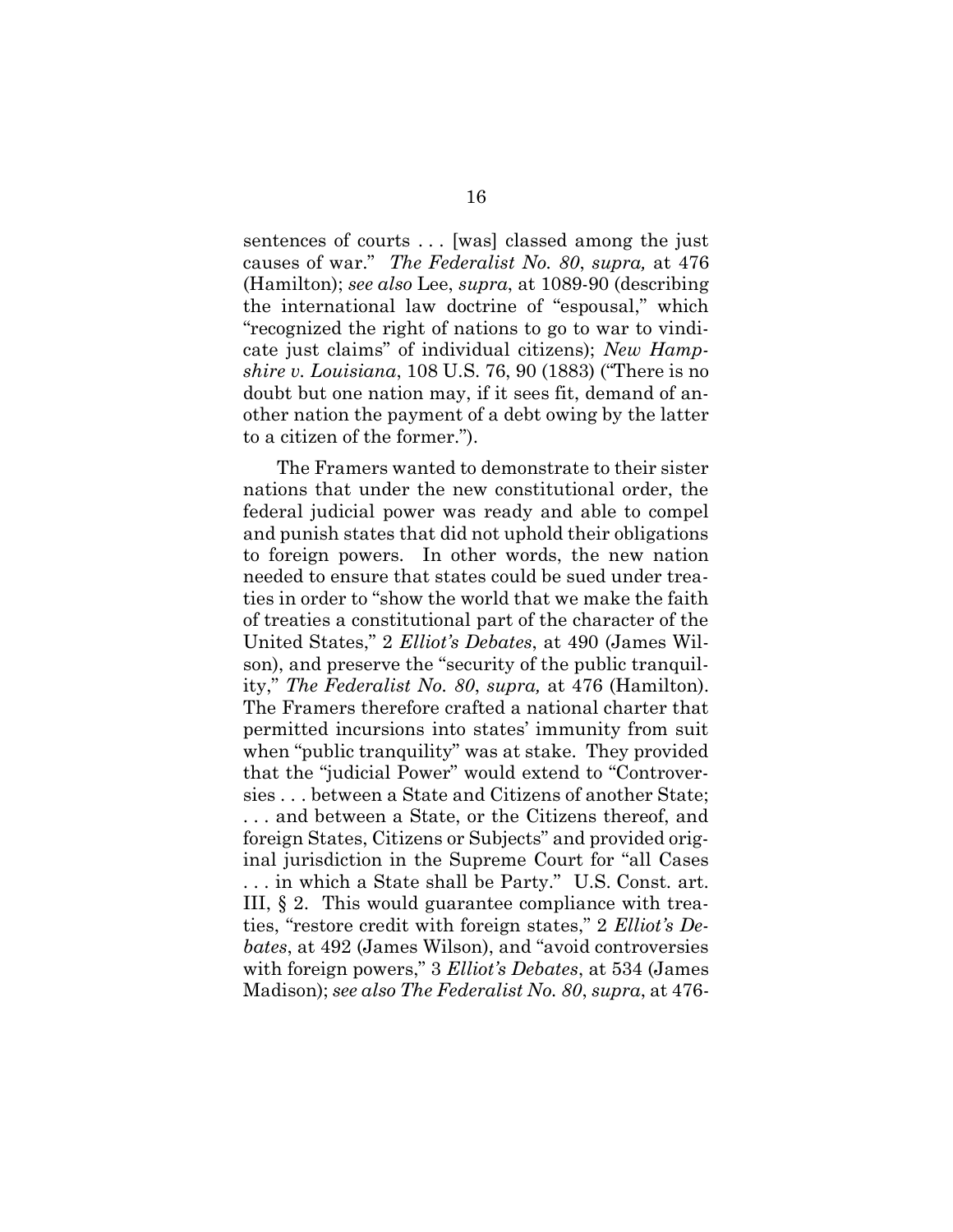77 (Hamilton) (noting that "the power of determining causes between two States, between one State and the citizens of another . . . is perhaps not less essential to the peace of the Union than" jurisdiction over "causes in which the citizens of other countries are concerned").

During the state conventions, supporters of the Constitution emphasized that it would give those with claims against a state, including foreign creditors, the "full opportunity of obtaining justice in the general courts." 2 Elliot's Debates, at 492 (James Wilson). Some, like Governor Randolph, touted the virtues of a system that would "make us all honest." 3 Elliot's Debates, at 574-75 (explaining that the Constitution permitted courts to "direct a compensation to be made by the State"); id. at 549 (statement of Edmund Pendleton describing the "propriety and necessity of vesting [the Supreme Court] with the decision of controversies to which a state shall be a party"). Others simply noted that the proposed Constitution gave the federal courts "cognizance of contracts between this state and citizens of another state." 4 Elliot's Debates, at 210 (Richard Spaight).

Indeed, this aspect of the proposed Constitution generated complaints from foes of ratification, who objected that it enabled a "state to be brought to the bar of justice like a delinquent individual" in treaty cases. Id. at 527 (George Mason); see also 3 Elliot's Debates, at 567 (statement of William Grayson noting that it was "fixed in the Constitution that [states] shall become parties" and objecting that this arrangement was "not reciprocal" given the stance of foreign nations). When describing the "danger" of the proposed federal judiciary, Patrick Henry explained that it would "have cognizance of controversies between a state and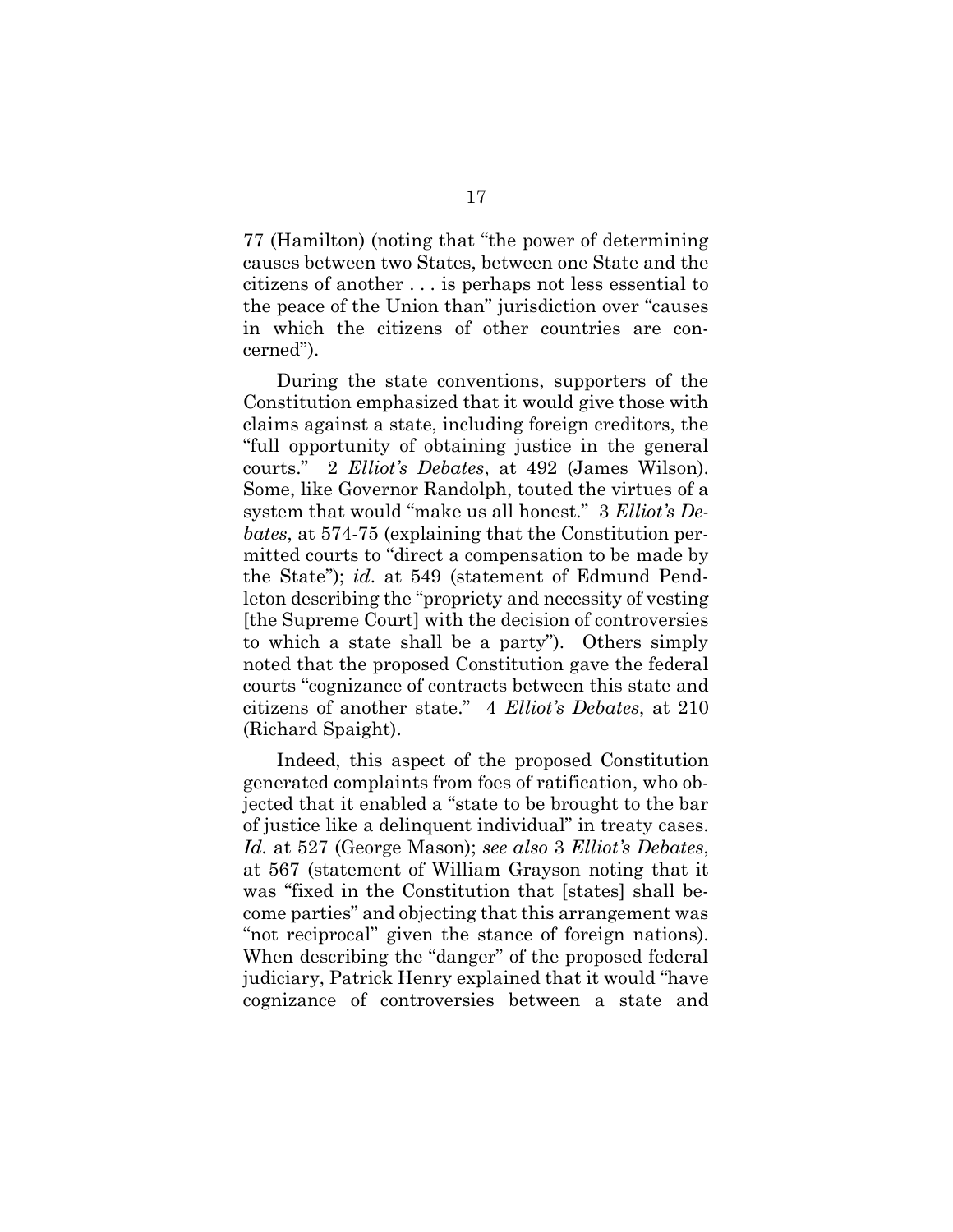citizens of another state, without discriminating between plaintiff and defendant," and could review "[e]verything with respect to the treaty with Great Britain," id. at 542-43. Delegates to the Virginia and North Carolina conventions proposed versions of Article III that would have eliminated federal jurisdiction over causes of action that arose before ratification, thereby preventing British creditors from recovering against states, but those amendments were rejected. 3 Elliot's Debates, at 660-61 (Virginia); 4 Elliot's Debates, at 246 (North Carolina).

In sum, the accepted view at the Founding was that the Constitution permitted federal jurisdiction over suits against states arising under peace treaties. The Framers viewed this jurisdiction as essential for preventing a "rupture with other powers," Madison, Reply, and preserving "the peace of the Union," The Federalist No. 80, supra, at 477 (Hamilton). In this way, Congress's power to make and enforce treaties its "powers of war and peace," Ware, 3 U.S. at 281 (opinion of Wilson, J.)—was the complement to its powers to make war. By permitting states to be sued under treaties, the Framers made a powerful statement about the role of the war powers in the "plan of the convention," PennEast, 141 S. Ct. at 2258, namely, that states enjoyed no sovereign immunity in matters of international affairs that had a bearing on the national military and the effort to maintain international peace.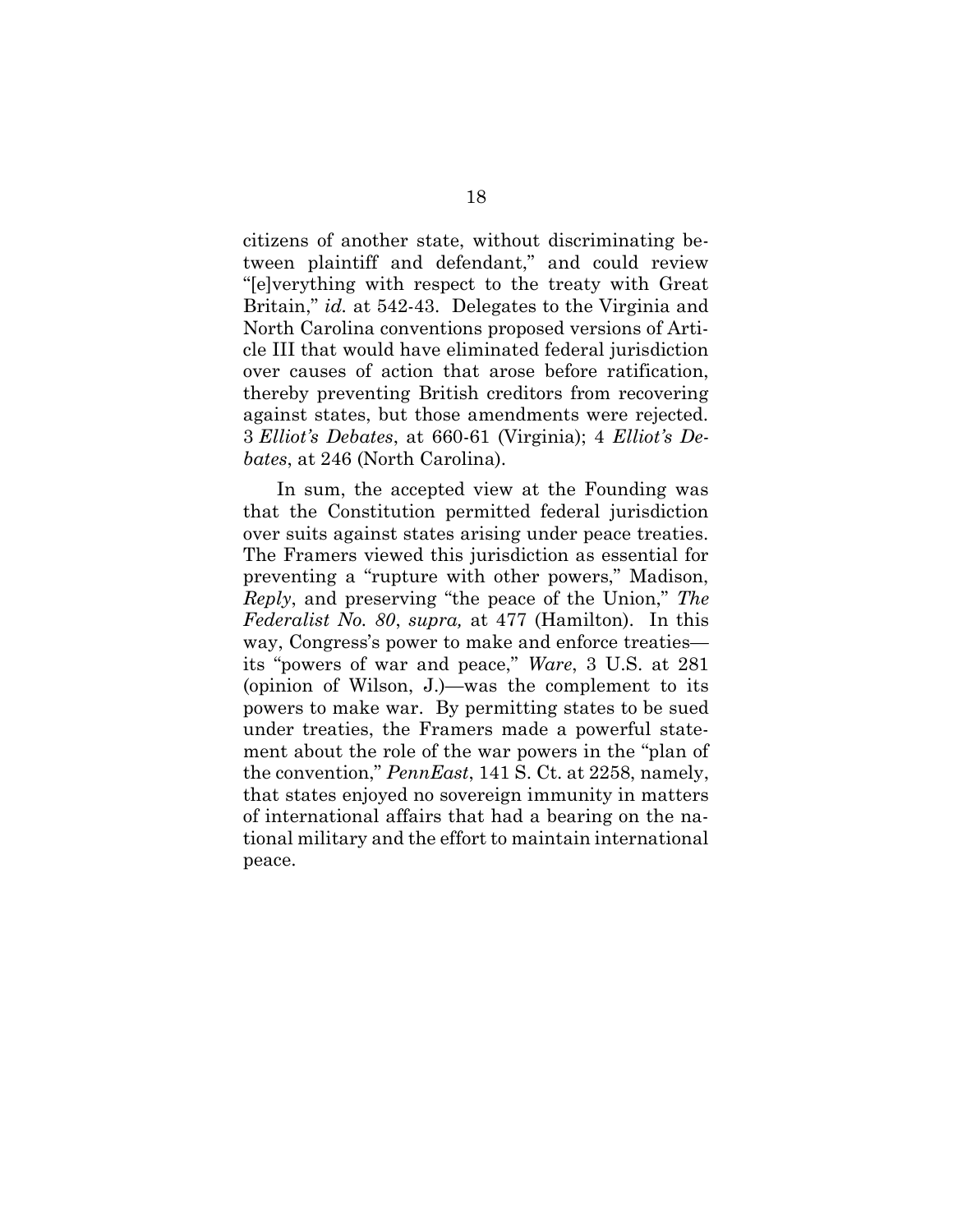#### III. Post-Ratification Evidence Supports the Conclusion that States Surrendered Their Immunity from Suits Under the War Powers.

Post-ratification evidence supports what the Constitution's text, history, and structure make clear: the states surrendered their immunity from suits under laws authorized by Congress's war powers. See Katz, 546 U.S. at 362 (considering historical practice and "legislation considered and enacted in the immediate wake of the Constitution's ratification" to ascertain the "plan of the Convention").

To start, the First Congress enacted the Judiciary Act of 1789, which gave the Supreme Court original, but not exclusive, jurisdiction over controversies "between a state and citizens of other states, or aliens," Judiciary Act of 1789, ch. 20, § 13, 1 Stat. 73, 80, a "decision almost certain to result in suits against the states," Gibbons, supra, at 1915; see id. (adding that circuit courts were given jurisdiction over cases "where an alien is a party," so that states could be sued by foreign creditors in those courts).

After this Court's decision in *Chisholm v. Georgia*, 2 U.S. 419 (1793), which permitted jurisdiction over an out-of-state creditor's suit against Georgia, the states ratified the Eleventh Amendment. *PennEast*, 141 S. Ct. at 2258. While the Amendment prohibited federal jurisdiction over cases like Chisholm's—involving an out-of-state plaintiff's contract claims against a state—it was drafted narrowly to address only that situation and preserve the courts' ability to hear treatybased claims against the states. See Pet'r Br. 30-31; Gibbons, supra, at 1934 ("[T]he Federalists sought to draft the amendment in the narrowest possible form that would serve to quiet the rapidly mobilizing reaction to Chisholm."). The Eleventh Amendment in no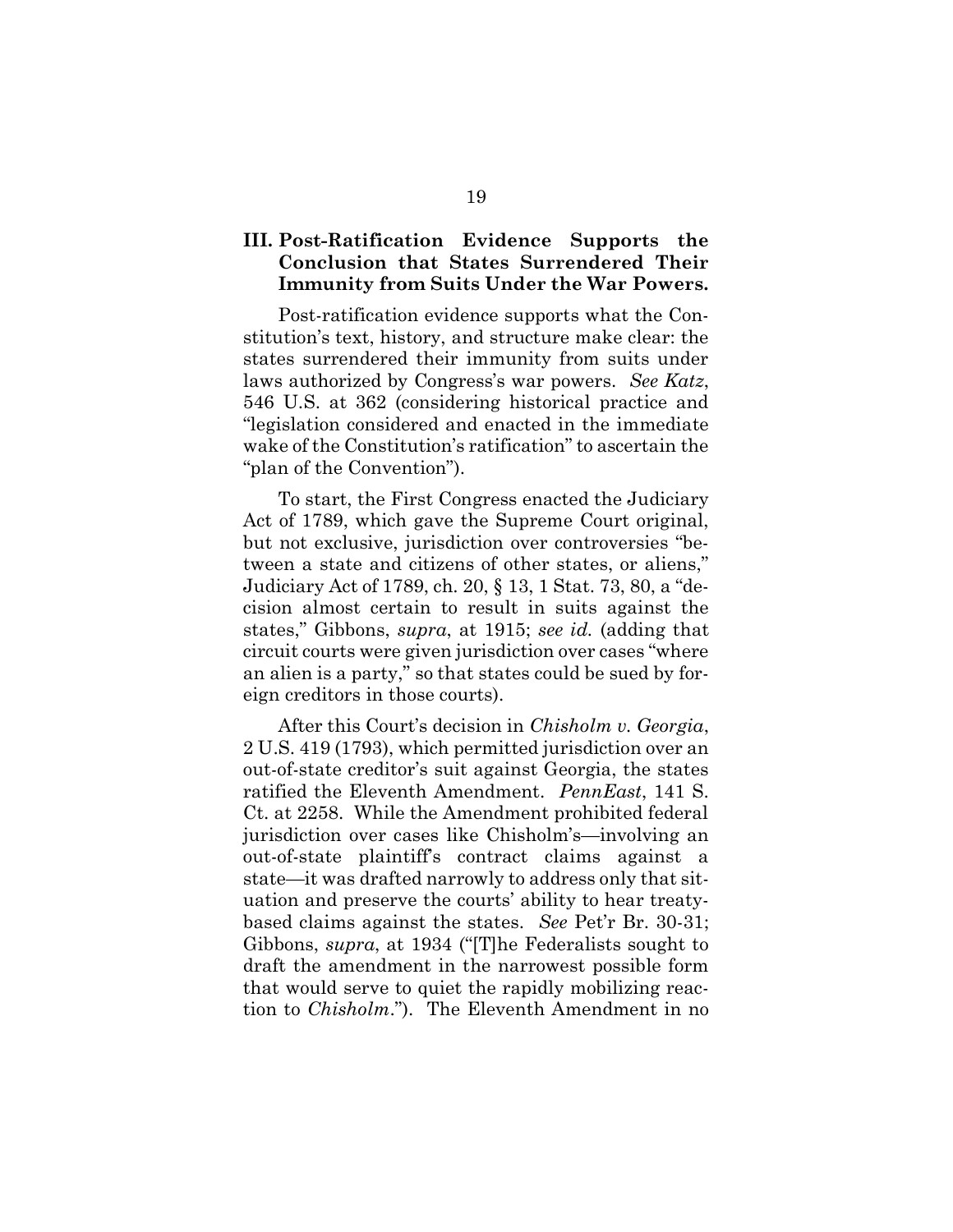way altered the breadth of Congress's Article I war powers, or the principle that states surrendered their sovereign immunity in cases that implicated Congress's power to preserve "the peace of the union," The Federalist No. 80, supra, at 477 (Hamilton).

Following the passage of the Eleventh Amendment, Congress exercised its war powers to enact legislation that would presumably have led to immunityrelated objections if nineteenth century lawmakers believed state sovereign immunity existed in this context. As Petitioner explains, Congress passed the Force Bill in 1833, extending federal habeas corpus protections to state detainees. Pet'r Br. 34. This "remarkable" extension of the habeas power, id. (citing Katz, 546 U.S. at 374), permitted state officers to be haled into federal court, yet no one objected on immunity grounds, id. at 36.

And later, in 1842, after President Tyler requested Congress's intervention because of a thorny incident involving the "discharge of [our] international obligations," Cong. Globe, 27th Cong., 2d Sess. 292 (1842) (statement of President Tyler); Jake Karr, Federalism, Foreign Affairs, and State Courts: The Habeas Corpus Act of 1842 and the Permanent Debate Over the Status of International Law, 50 N.M. L. Rev. 320, 321 (2020) (describing the "diplomatic row" following the arrest and detention of Alexander McLeod, a British citizen, by New York officials eager to support Canadian rebels), Congress extended federal jurisdiction to writs of habeas corpus filed by "subjects or citizens of a foreign state" in state custody for acts done under the authority of "any foreign State or Sovereignty," Act of August 29, 1842, ch. 252, 5 Stat. 539 (providing jurisdiction for petitioners held "on account of any act done or omitted" under the authority of a foreign state when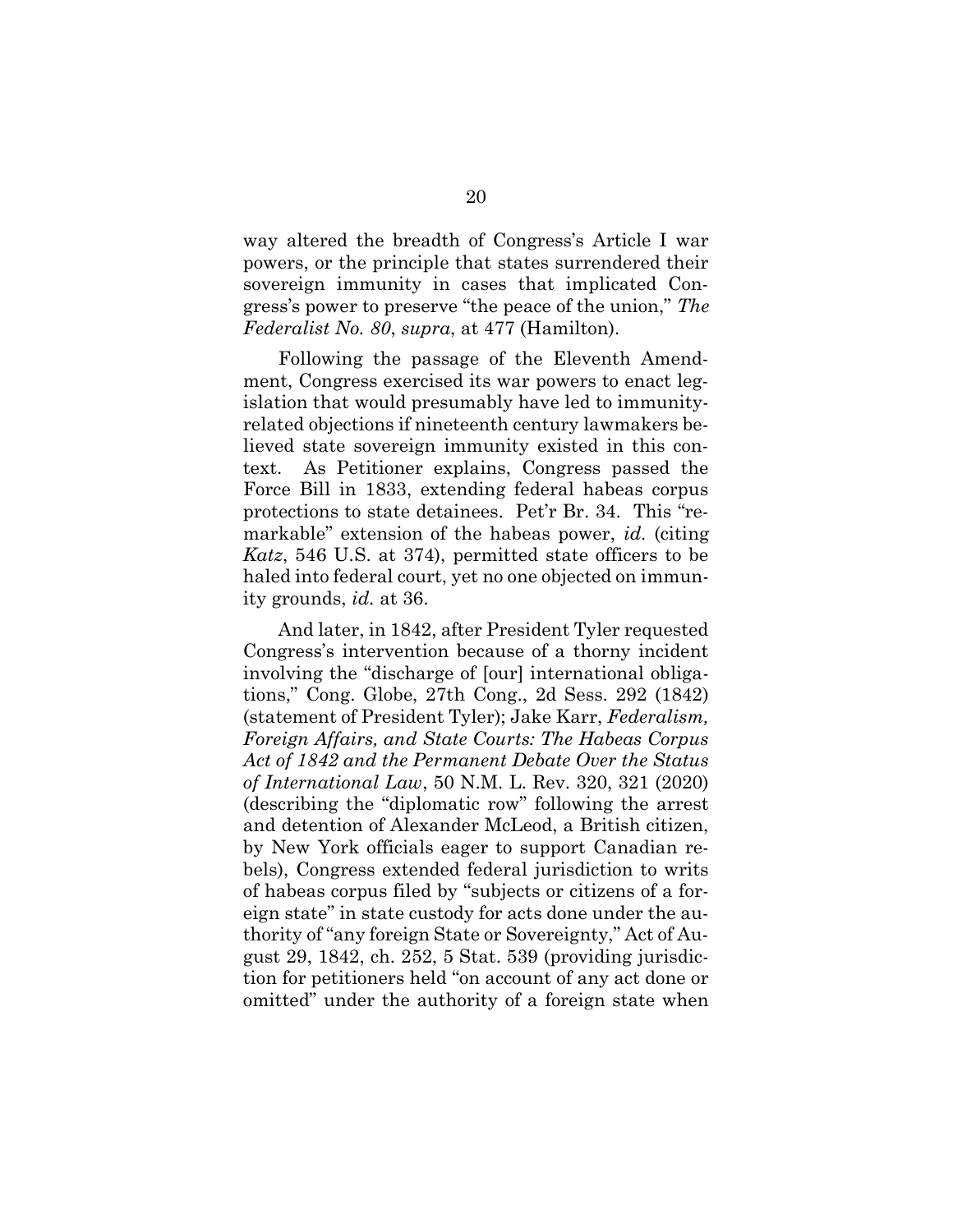the "validity or effect whereof depend upon the law of nations"). The lawmakers who proposed the bill invoked the "treaty-making power" and "war power," both of which they believed to be "subjected to control of the Federal Government." Cong. Globe, 27th Cong., 2d Sess. 444 (1842).

While members of Congress vehemently objected to this extension of judicial authority, they did not argue that the law intruded on state sovereign immunity. Instead, opponents of the law expressed the fear that it would constrain state power against abolitionist "emissaries," Karr, supra, at 336 (citing Cong. Globe, 27th Cong., 2d Sess. app. 555 (1842) (Sen. Bagby)), and argued that it constituted "interference with the authority of the state," Cong. Globe, 27th Cong., 2d Sess. app. 557 (Sen. Calhoun), intruded on the states' "independent powers," id. at 611 (Sen. Walker), and ousted state court jurisdiction over the "boundless" and "unfathomable" law of nations, id. at 615 (adding that "[t]he law of nations is said to embrace the laws of nature; and these laws, . . . writers tell us, are against slavery"). The sole reference to states' sovereign immunity came up only in passing to emphasize that the judicial power was limited and that the bill's supporters were therefore compelled to prove that Congress retained "the power to pass it." Id. at 555. That the lawmakers who vehemently objected to the habeas bill never explicitly argued that it was barred by state sovereign immunity provides strong support for the view that the statute "simply did not contravene the norms this Court has understood the Eleventh Amendment to exemplify." Katz, 546 U.S. at 375. In other words, even after ratification of the Eleventh Amendment, states were not immune from suits authorized by Congress's war powers.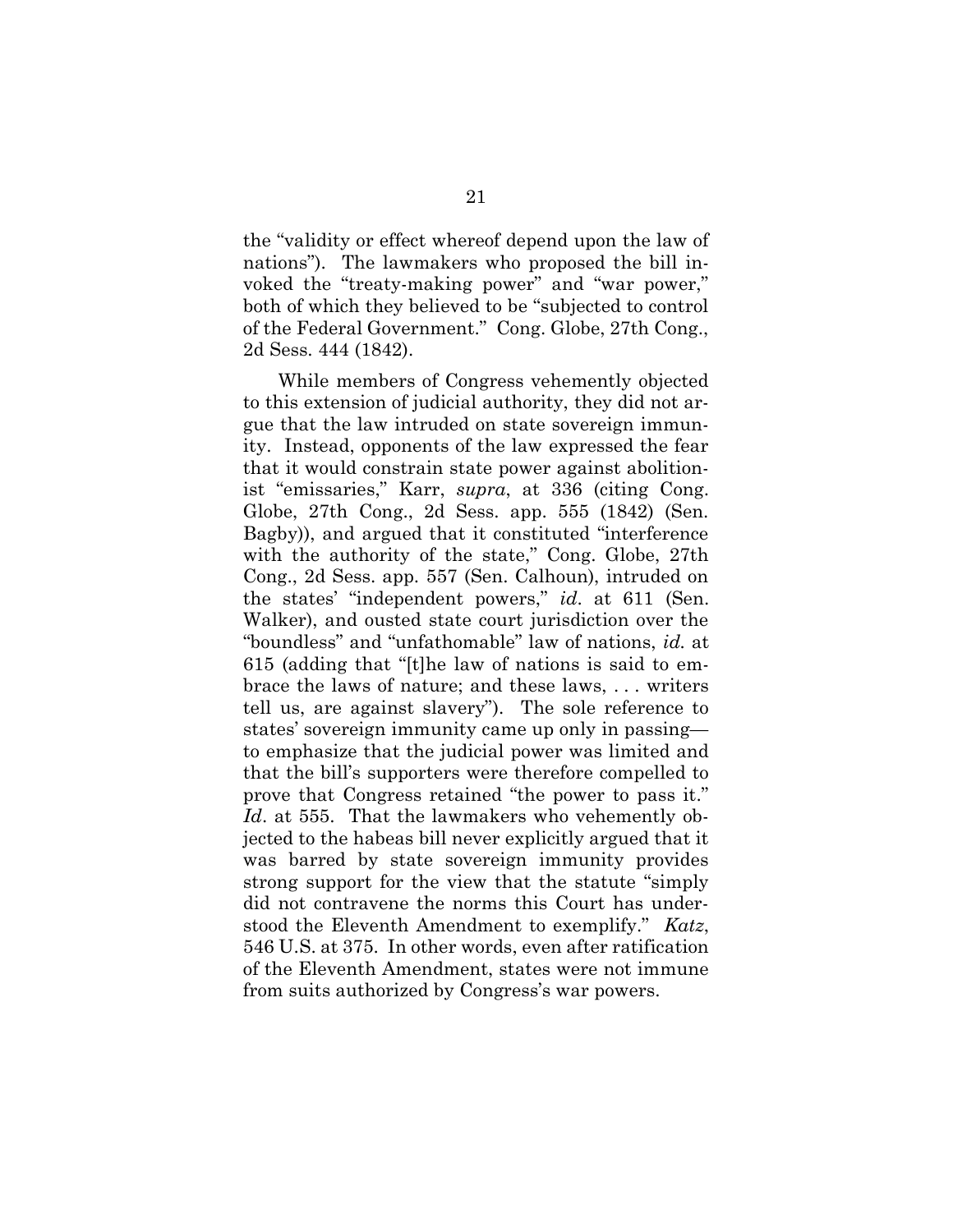#### \* \* \*

In short, the text of the war powers, Katz, 546 U.S. at 370, the reasons for their "insert[ion] in the Constitution," id. at 362, and the "structure of the original Constitution itself," Alden, 527 U.S. at 741, all make clear that states surrendered their immunity from suits authorized by the war powers in the plan of the Convention. The Framers of the Constitution gave Congress plenary and exclusive authority to ensure "[s]ecurity against foreign danger," The Federalist No. 41, supra, at 252 (Madison), and in order to further protect Congress's exclusive "rights of peace or war," 1 Elliot's Debates, at 426 (Rufus King), the Framers also gave the federal judiciary jurisdiction in cases involving treaties, including claims against states. In agreeing to these terms of the new Constitution, the states relinquished their immunity from suits involving the war powers. And evidence of historical practice in the years following ratification, including after the passage of the Eleventh Amendment, supports the conclusion that state sovereign immunity poses no bar to suits authorized by Congress's war powers.